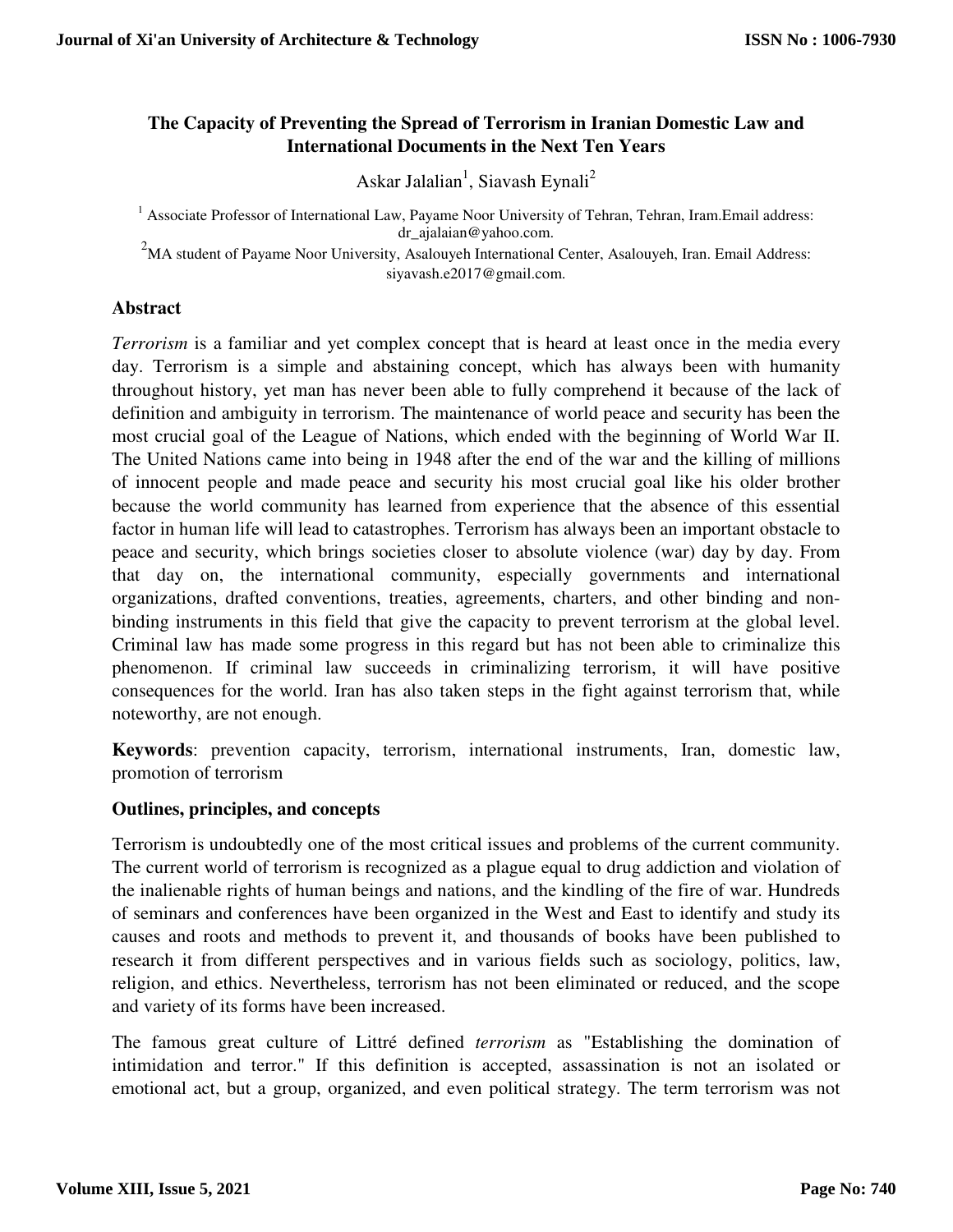common before the nineteenth century, and the word "terror" was used to create fear and intimidation. If someone assassinated a king or a high-ranking government official, it was called "assassination." Terror and terrorism were used in nineteenth-century literature and later became common in this sense, perhaps because the harsh rule and the countless executions of innocent people were called the "terror" period during the French Revolution.

In the 1960s and 1970s, terrorist acts spread dramatically in Europe and other continents, and groups such as the Red Brigade and Baader Meinhof emerged in Italy and Germany, which adopted terrorism as a strategy of socio-political struggle. On the one hand, these groups use new forms and methods of terrorism, such as kidnapping, hostage, bombings in public places, airplane hijacking, ship hijacking, and even bus hijackings, and on the other hand, they give terrorism an international dimension. For example, they held hostage and killed the Dutch engineers and professors hiring the Spanish government! The CIA (one of the terrorism instigators) reported 1,152 international terrorist acts between 1976 and 1968 regardless of the nationals of a country against its personalities and institutions. This situation has led European governments and even some other countries to start or intensify the fight against terrorism. The European Union declared in a draft European Convention on January 10, 1976, that it did not criminalize such acts as kidnapping, arbitrary imprisonment of persons, and bombings in public places.

In a particular definition of terrorism, it can be said that "terrorism means an illegitimate and conspiratorial act to kill one or more people with political intent or to achieve certain political goals."

Writing about the complex and challenging phenomenon of terrorism is not an easy task because it begins with the definition of terrorism and ends with the reasons for its occurrence and how to deal with it.

There are many differences in the definition of terrorism. Theorists and academics have definitions, and international organizations define this phenomenon differently by emphasizing the dimensions and examples of terrorism. Governments have their views in line with national interests and the nature of their government in defining terrorism. Even the terrorists give themselves legitimate definitions in justifying their actions and interpretations and offer a different definition of themselves. On the other hand, the relationship between terrorism and the nature of some propositions, such as self-determination, legitimate defense, liberation movements, revolutions, and jihad, is discussed because some terrorist acts are always justified under these propositions. For example, violence among Palestinians is interpreted as jihad and holy war and the defense of the right to self-determination in the Islamic world. However, the same acts of violence are defined as terrorism by Western countries and some international organizations. This multiplicity of these contradictory definitions and interpretations of violent acts have made it difficult for countries to both discover the cause of terrorism and to confront and treat it. According to many experts, the fight against terrorism will be tough until there is a global consensus on the definition of terrorism at various levels. There are many similarities in the definition of terrorism alongside differences. *Terrorism* has been defined as the use of ideologically motivated violence to achieve the goals of its perpetrators, which is a general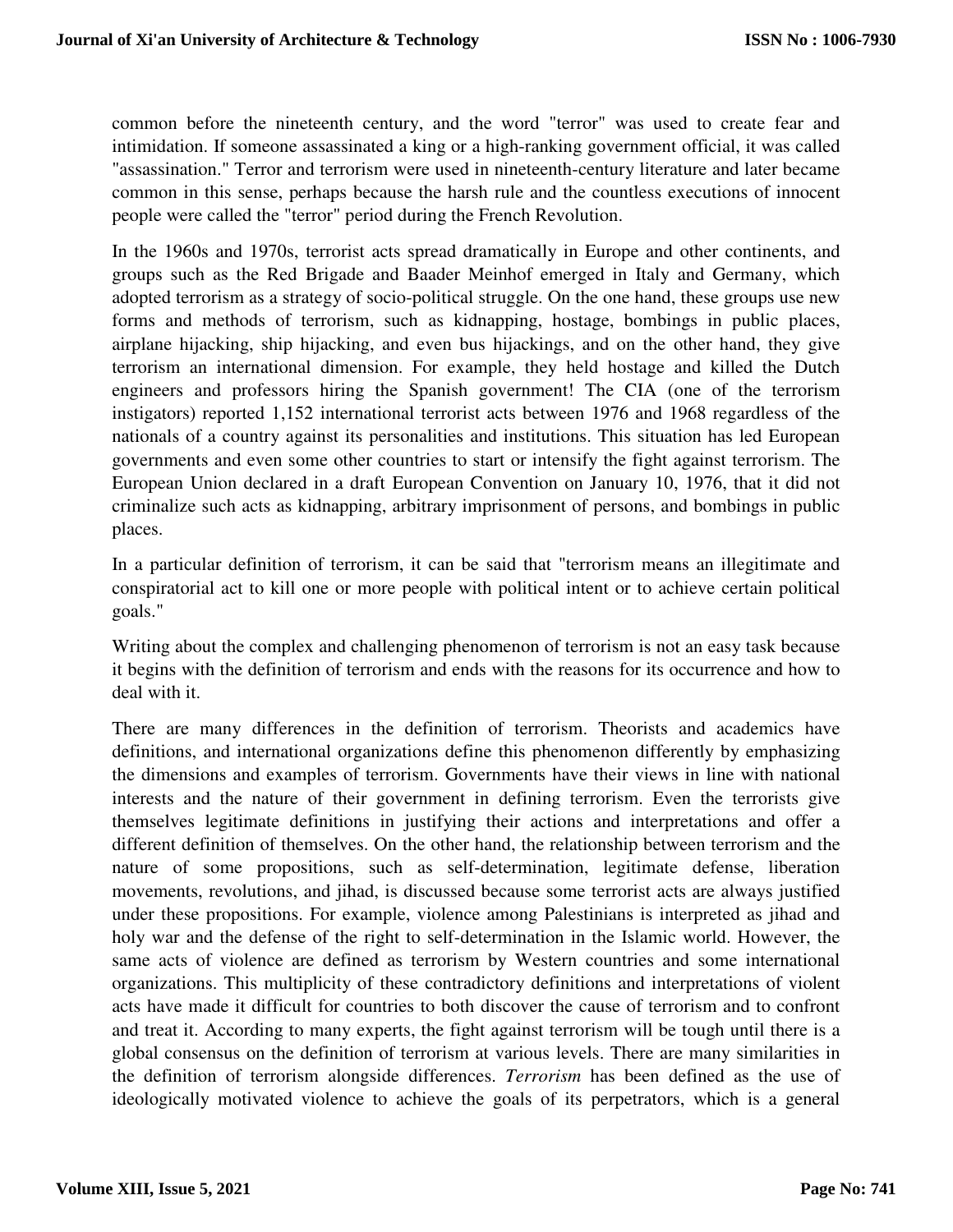definition of terrorism. Providing a comprehensive definition of its essential elements can be useful to fully understand this phenomenon. Accordingly, the word terror and its equivalent are first examined from other languages.

Terrorism in Persian is referred to as any act or threat to intimidate or harm citizens, governments, groups, and political figures<sup>1</sup>.

The word "Arhaab" or "terrorism" means "fear and intimidation" whose source "Rahab."

In the dictionary, the common denominator between this word and most derivatives of the word "Rahab" means fear and intimidation. In English, the word  $Terreur^2$  originates from the Latin verb Ters, meaning "to frighten" or "fear," most derivatives of which revolve around these specific meanings.

The word terrorism in French was first used in politics, and the word Terreur or Terrorisme has the same meanings as in the past.

In Dehkhoda's dictionary, terrorism means the principles of government on terror and pressure (the principles of government that ruled in France between 1793 and 1794).

According to Culture of Political Science book:

The word in Persian refers to the principle in which political assassinations are defended. In other Persian cultures, terrorism means the need to kill, threaten, intimidate, and terrorize the people to achieve political goals or overthrow the government and take over the affairs of the state or delegate it to another group. This idea is usually one of the main tools of fascism<sup>3</sup>, Machiavellianism<sup>4</sup>, and similar schools.

In the above definitions, terrorism is equivalent to murder, which is equivalent to the English title Assassin. The English word is also derived from the word Hashashin or Assassin, a nickname given to the Nizari Ismaili sect, and then interpreted in various ways in European languages, similar to the above title.

From a political culture point of view, terror means horror, referred to as government action or rallies, which create panic to maintain power and fight the government with specific actions. In legal terminology, the concept of terrorism states that criminal acts against the country are intended to intimidate specific individuals or guilds and classes or all the country's people.

Under international law, international terrorism is a crime against humanity that emphasizes the punishment of perpetrators, and its criminality is no longer in dispute. The only gap is that there is no precise definition of terrorism, the main reason for which must be sought in the political considerations and interests of the dominant states.

<sup>&</sup>lt;sup>1</sup> Jafari Langroudi, Mohammad Jafar, Legal Terminology, Ganj-e-Danesh Publications.

<sup>2</sup> Oxford Dictionary 2007, Wikipedia. Free Encyclopedia.

<sup>&</sup>lt;sup>3</sup> Authoritarian, nationalist

<sup>&</sup>lt;sup>4</sup> A kind of political view in which they unequivocally believe in the complete legitimacy of a king.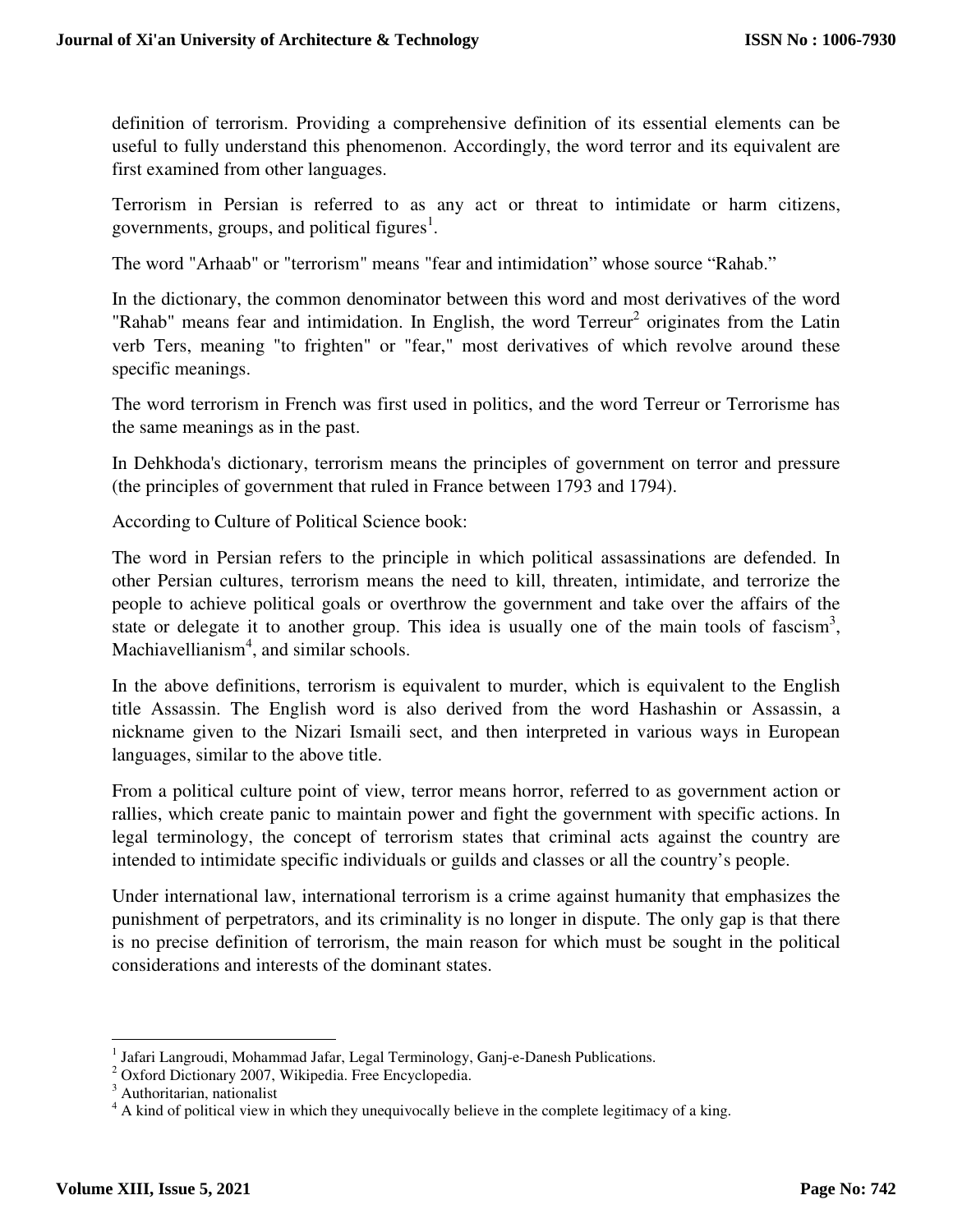Therefore, the contradictory use of the word terrorism hurts its meaning, and today it is mainly used to provoke people's feelings by describing and allegorizing so that yesterday's terrorism becomes a hero today and yesterday's hero becomes today's terrorism. For example, on October 25, 1984, then-Secretary of State George Schultz, in a lengthy speech on terrorism in New York, said, "*Terrorism is a new barbarism that we call terrorism. Terrorism is a kind of political uprising. Terrorism is a threat to Western civilization*. *Terrorism is a threat to the moral value of the West*..." The text of the speech is published in the bulletin of the US State Department. Without defining the meaning of terrorism (because making sense of it creates commitment), another characteristic of this type of approach is that the use of power to fight terrorism is prescribed anywhere and anytime. The limitations of geographical boundaries are ignored. However, the 1995 report of the 13 International Commissions defined Article 24, paragraph 2, of international terrorism as follows:

The following acts will be international terrorism:

Incumbency, organizing, commanding, facilitating, financing, encouraging, or directing acts of violence against another government that targets persons or property that creates a state of terror (fear or panic) in the minds of organizations or groups of individuals or public opinion so that the government forces the granting of benefits by acting in a certain way.

Today, terrorism is defined for each country under its interests. The problem of Western countries like the United States is foreign terrorism, while in countries like Iran, it has been a significant issue of domestic terrorism.

Efforts by countries and the international community to reach a consensus on the definition of the word terrorism acceptable to all or the majority of states have remained unsuccessful because of political and sometimes aggressive purposes. Accordingly, the representative of the Islamic Republic of Iran during the fifth session of the Commission for Crime Prevention and Criminal Justice called for a clear definition of the concept of terrorism and its separation from the struggle for the rights of nations to liberate the occupied territories. Regardless of these drawbacks, international terrorism is now recognized as an international crime under international law. These acts, which can be committed by individuals or non-governmental groups, are also perpetrated by governments, in which case the concept of state terrorism is introduced along with other concepts. On the other hand, resorting to legitimate defense against this criminal phenomenon is a matter of concern. In particular, US military strikes on Afghanistan and the 9/11 terrorist attacks are considered as acts of war, and the US government and its supporters justify their military aggression in the context of resorting to legitimate defense.

Terrorism can be divided into different ways: 1- Motives of the perpetrator 2- Victim of the act of terrorism 3- Tools used in this act 4- Location of the act of terrorism 5- Based on structuredness.

Based on these topics, the titles of this study is divided as follows: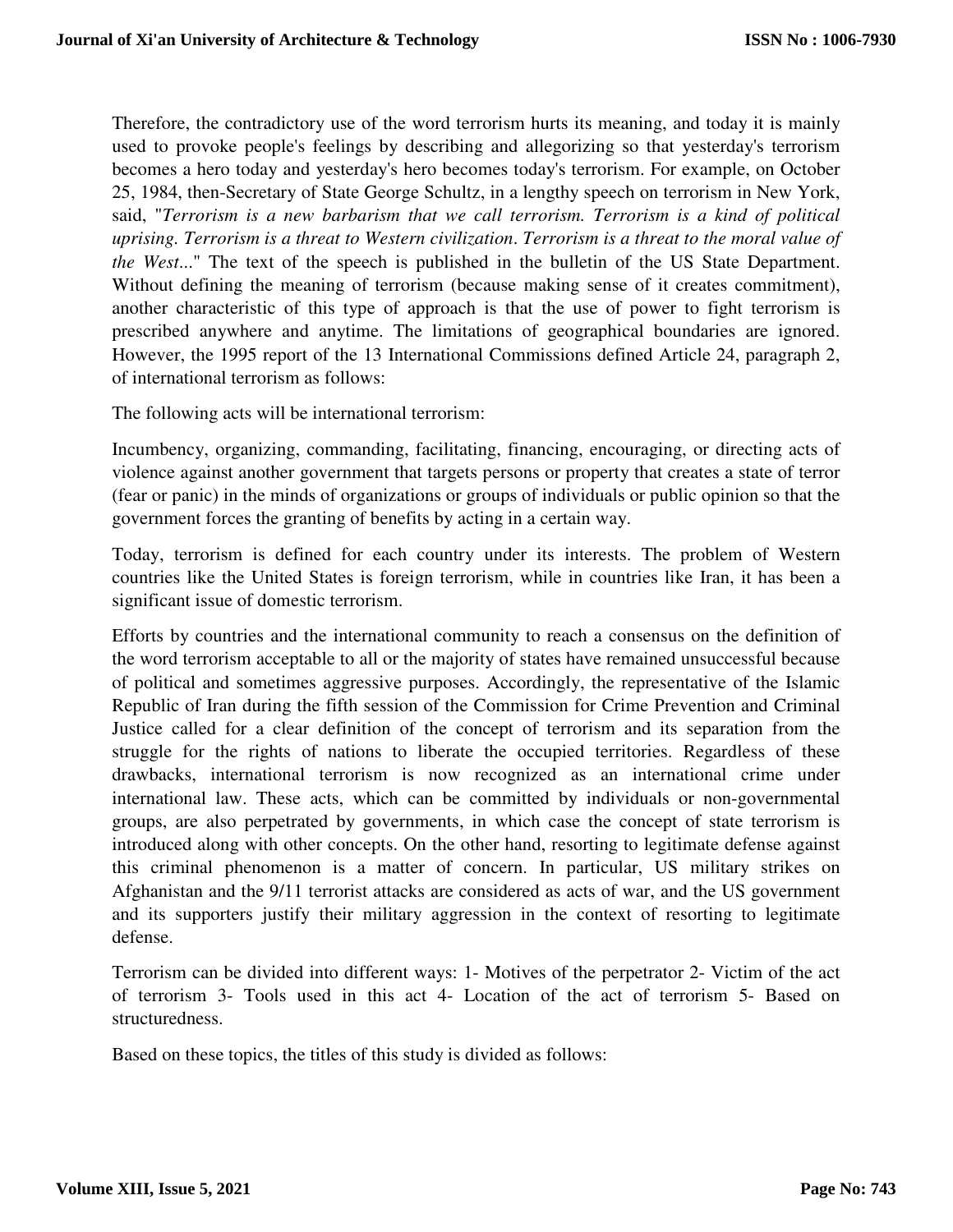- 1. Based on Motivation: Belief terrorism, revenge terrorism, and financial terrorism are the three main motivations for terrorism. If this phenomenon is examined from a motivational point of view, terrorism can be divided into unlimited titles, which is beyond the scope of this study, but it can be considered as the above three.
- 2. Based on the victim: Terrorism can be classified according to the situation of the victim, for example, political terrorism, religious terrorism, sports terrorism, cultural terrorism, or legal terrorism, which is also unlimited.
- 3. Terrorism can be categorized using the means that lead to it; For example, nuclear terrorism, chemical terrorism, suicide terrorism, and so on, which also use people as tools.
- 4. Given that there is the potential for intimidation, destruction, and irreparable damage in cyberspace today, terrorism can be identified and categorized using its location; for example, soft terrorism or cyber terrorism and real-world terrorism.
- 5. Terrorism based on structuredness can also be divided into regular (organized) terrorism and irregular (unorganized) terrorism. If the different periods of human life are examined, terrorism is more inclined from irregular (unorganized) to regular (organized).

## **Explanation of terrorism**

Terrorist groups often have the geographical and financial backing of countries that share terrorists' goals and seek to avoid the guarantee of international performances that they will face in the event of public action. An example of this is the successive governments of the Republic of Ireland, which until recently indirectly supported the Irish Republican Army. Another example is the stance of the Palestinian Authority against Fatah.

The relationship between nation-states and terrorist groups is more complex than sharing hatred. Insecure governments in some countries ransom terrorists in their geographical areas to avoid destabilizing the country with violent attacks or guarantee support for attacks on their foreign enemies. Examples of such cases are Egypt, Saudi Arabia, Pakistan, and Yemen against al-Qaeda. Weak and interim regimes in failed countries like Somalia, Yemen, Sudan, and surprisingly Afghanistan go even further, allowing themselves to be bought by wealthy terrorist groups like al-Qaeda and pretending to be terrorists and effectively become handicrafts by designing them. Since there is not yet an analysis of the general election of such abducted states, the literature on the subject will inevitably emerge after the  $9/11$  terrorist attack in  $2011<sup>5</sup>$ . Such obedient states can be better described as states sponsored by terrorism and not states sponsored by terrorism.

The most common charge of linking governments to terrorist groups is government support for existing terrorist groups, whose shared interests bring their positions closer together and lead to government support for the terrorist group. Undoubtedly, such government support is vital for terrorist groups and has an influencial role in increasing the capabilities of terrorist groups, expanding the geographical scope of the group's operations, and making their attacks more

<u>.</u>

<sup>&</sup>lt;sup>5</sup>Shughart, 2003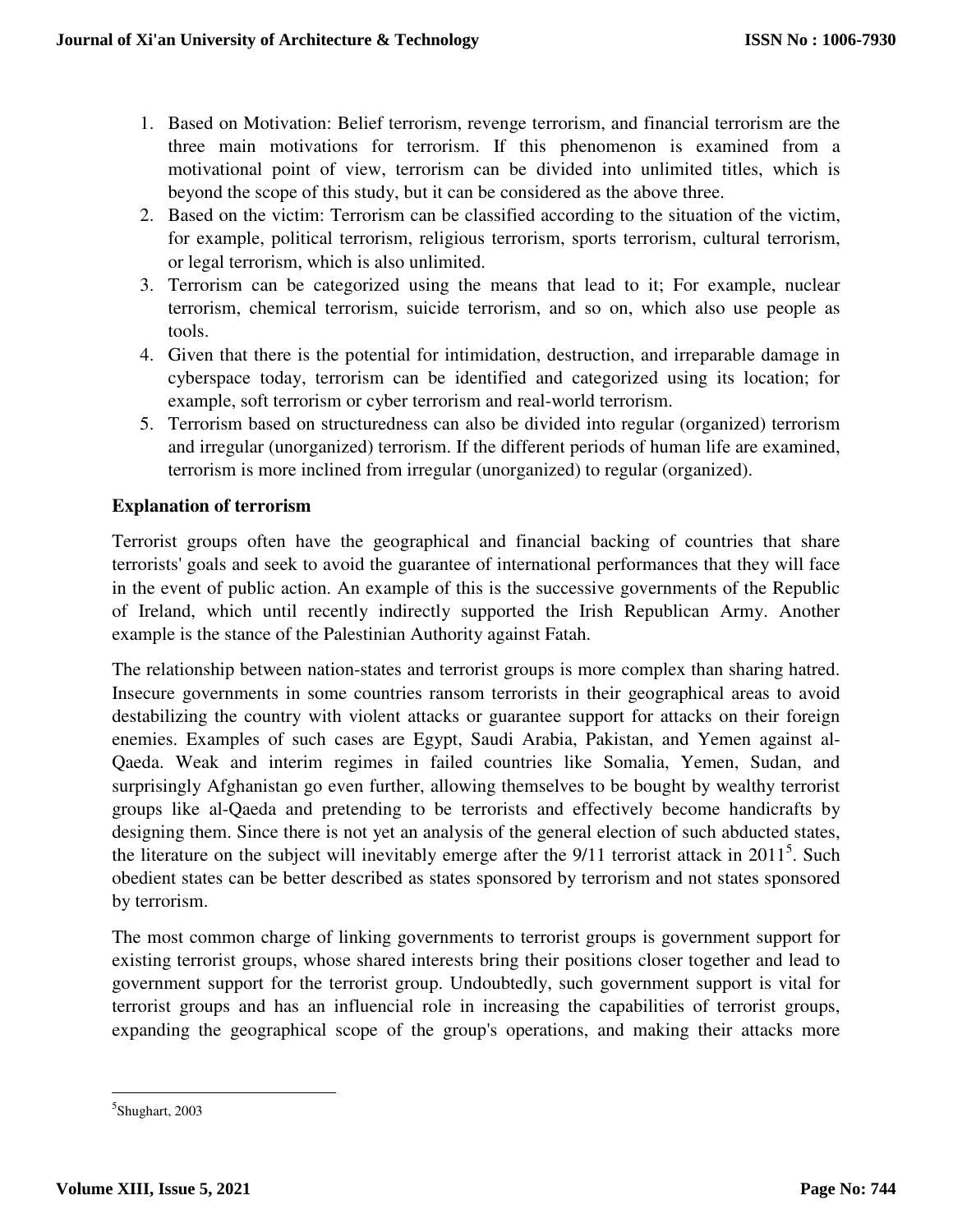destructive<sup>6</sup>. Supporting governments take advantage of such opportunities to defeat their enemies. Whenever it becomes clear to governments that the activities of a political group weaken or create a crisis for the enemy, they will no doubt support the activities of this political group. This support can be purely diplomatic and/or includes political, military, or financial support, in addition to direct government support for terrorist groups.

In some cases, the indifference of governments to the actions taken by some terrorist groups can make them more successful in continuing their actions. An example of this is the actions of the French government before the 1980s, which pursued a neutral policy towards international terrorist groups, meaning that these groups were free as long as they did not directly conflict with the interests of the French government<sup>7</sup>. Such a position can be seen in the actions of the Italian government towards the Palestine Liberation Organization<sup>8</sup>.

Except for critical cases, such as al-Qaeda, modern terrorist groups emerge mainly in certain countries to overthrow governments considered hostile politically, religiously, or other fields. Evidence strongly suggests that the major countries that attract such terrorist groups are those with politically unstable states or in which the stages of modern state formation are not so institutionalized.

Countries that witness dictatorial regimes, religious conflicts, periodic wars, and periodic changes in their borders are particularly attractive to terrorist parasites. Countries with access to sea routes, and the relative benefits of international trade, are less attractive as potential hosts for terrorist groups. It is assumed that the economic benefits of trade and the devastating course of war change the situation in favor of terrorist groups because it is illegal situations or incomegenerating economic conditions that are attractive to terrorist groups and allow them to grow. Many host countries of terrorist groups are vulnerable to the actions of these groups because they are victims of artificial geographical demarcation created by the colonies of former empires regardless of racial composition like most of the desert countries of Africa.<sup>9</sup> Such nation-states, especially when not federally established in response to traditional tribal values, are predicted to lead to ethnic violence and provide a breeding ground for terrorist parasites $^{10}$ .

Thus, after World War II, the independence of the colonies and the defeat of colonialism did not mean the beginning of peace for them. In some cases, the borders of the new government were drawn under the wishes of the colonial power and not in accordance with the will of the locals. The result in most countries, such as the Congo, Nigeria, Somalia, and Sri Lanka, members of a particular ethnic group, who in some cases had a long history of enmity with the majority group, became part of the same nationality. The result was often civil wars aimed at the superiority of one ethnic group over another or the independence of one group from a newly independent country. As a result, countries around the world experienced widespread violence between 1945 and 1960. The violence resulted from ethnic nationalist ideologies that rallied around each other

 $6$ Veness, 2001

<sup>&</sup>lt;sup>7</sup>Shapiro,suzan,2003p69

<sup>&</sup>lt;sup>8</sup>Chalk, 1996, p11

<sup>&</sup>lt;sup>9</sup>Rowley2000, pp133-158

<sup>10</sup>Shoghart,2003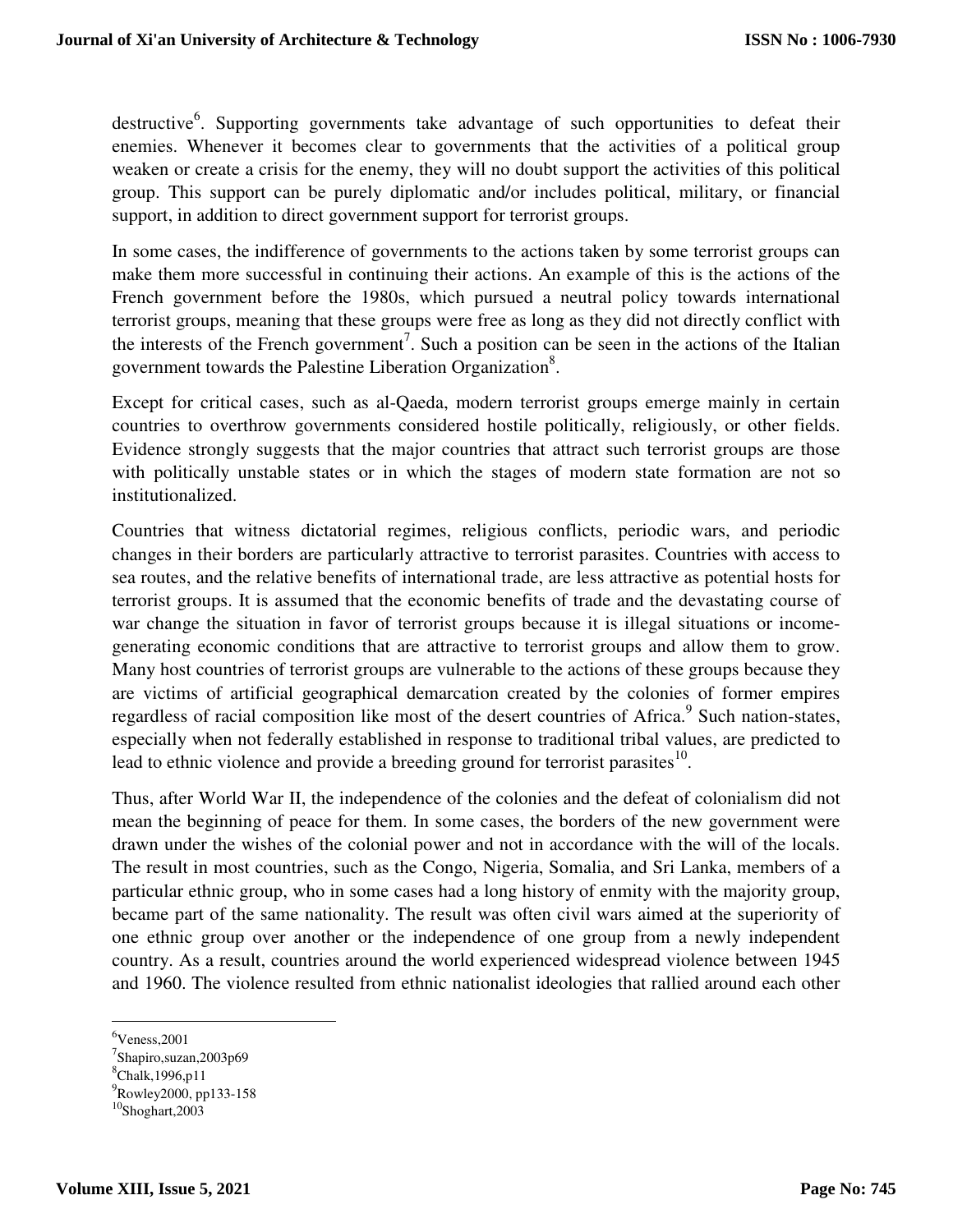and sparked independence movements based on the common language, race, and culture of individuals of a particular ethnicity as nationalist fighters. Famous groups like basque in Spain (ETA), Tigers of Tamil Eelam (LTTE) in Sri Lanka, and the PKK in Turkey are examples of these groups s whose political boundaries have been divided into several countries or dominated by a different ethnic group. Moreover, single-group political systems and direct dictatorships rule most of the Middle East and sub-Saharan Africa. These cases are primarily attractive to leaders of terrorist groups because such regimes must retaliate and provide a haven for them and facilitate their access to economic benefits.

In the early 21st century, the United States is the only superpower globally compared to the military supremacy of the ancient Roman Empire in 200 AD, and the British Empire in the midnineteenth century. Given this superiority, in principle, the United States should not be vulnerable to enemies and should be incredibly capable of destroying them.

However, do the enemies dare to invade the private territory of that country? The United States is now uniquely vulnerable to terrorist attacks, ironically perhaps because its individuals and physical capital are valuable. The answer to this question must be sought in the asymmetric nature of terrorist struggles. The term asymmetric war was first used in the Soviet Union during their unsuccessful attempt to preserve their imperial territory against the "holy warriors" or the Mujahideen. The term entered the US military culture in 1995, which was interpreted as the most beautiful manifestation of "Asymmetric warfare"<sup>11</sup>. Asymmetric warfare lone and weak powers can use destructive means against a stronger enemy without worrying about punishment or military reactions, or even fear. A clear example of such an attack can be seen in the terrorist attacks of September 11, 2001. The asymmetry of the terrorists' battle justifies them using any form of violence or even inhumanity. War or terrorist fight is an example of asymmetric warfare, according to which the weak side uses to intimidate the enemy and defeat it. The battlefield goes beyond humanitarian rights designed in a terroristic war as an asymmetric action<sup>12</sup>.

However, it is necessary to understand the distinction between two groups of terrorists to understand the varying degrees in which terrorists engage in acts of violence. The extent of violence by resident and non-resident terrorist groups<sup>13</sup> can be predicted, depending on each groups' circumstances. Inhabited terrorist groups such as the Irish Republican Army, Fatah, and Hamas, operate in a specific geographical area and seek to gain or claim interests in which people living in the area share. According to the forecast, they always consider the interests of their homeland in their actions. Therefore they are less likely to be involved in catastrophic terrorist acts such as bioterrorism and nuclear terrorism.

Undoubtedly, they and their affiliates are not safe from these attacks. Other groups do not belong to any particular land and consider the whole land to carry out violent attacks and operate in it. This group poses far more danger than the first groups because there are no affiliations and tendencies that limit the first groups among these groups. An example of these groups is al-Qaeda, which has bases and supporters in many countries and does not limit its terrorist activities

 $\overline{a}$  $11$  Bray, p25

 $12$  Saed, Nader, 2009, p.104

 $13$ (McGuire, Olson, pp72-96)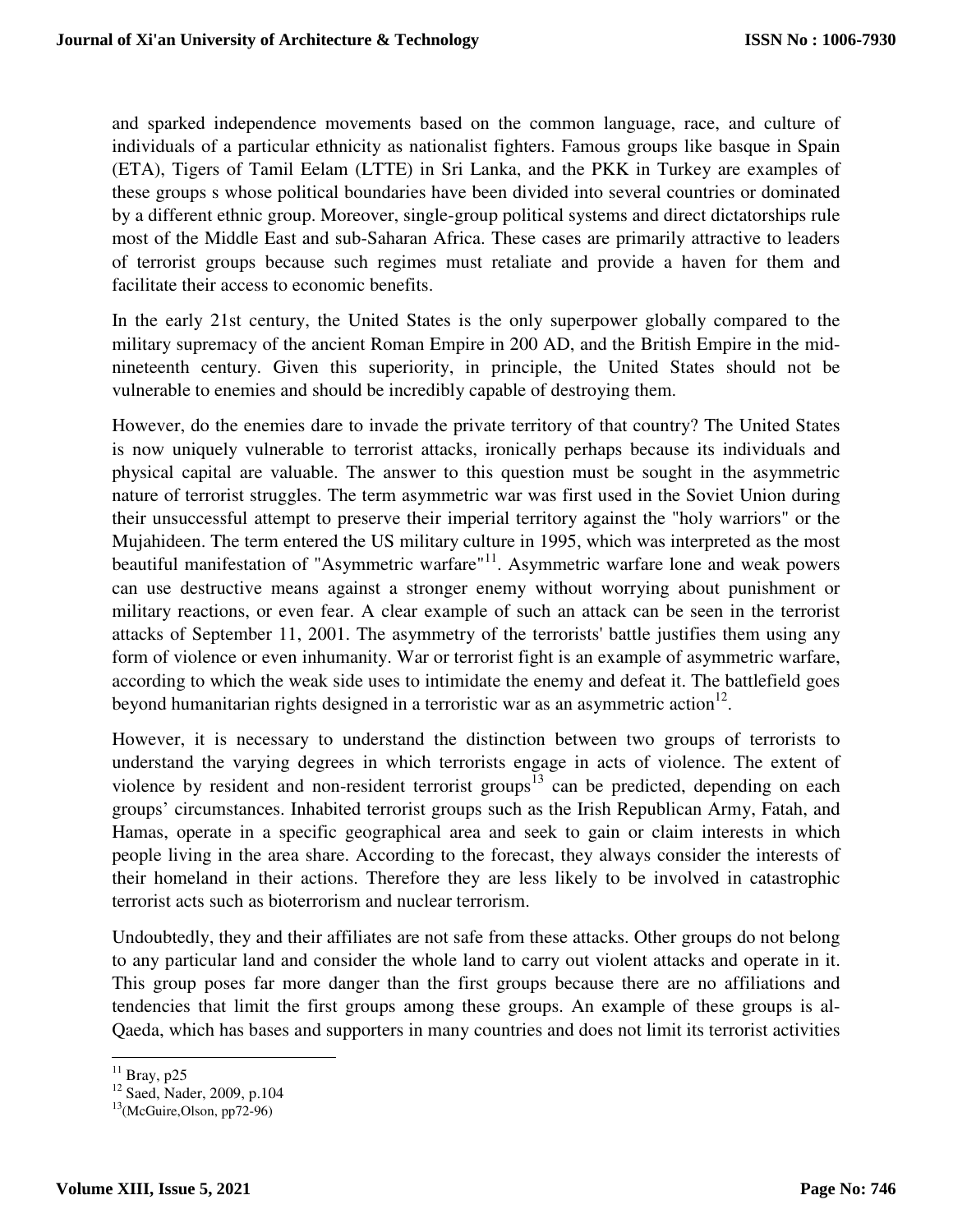to a specific geographical area. Given this fact, recourse to any catastrophic action by this group will not be unlikely.

#### **The capacity of Iran's law regarding the terrorism**

This section tried to briefly review the set of laws approved in the Islamic Republic of Iran and before that in the imperial regime to fight terrorism and sabotage. In this section, the approved laws and regulations are studied under three headings.

- 1. **Internal laws and regulations**: This set of laws includes (special laws) and (general laws) which have validity and value within the country's borders.
- 2. **Bilateral International Treaties (BIT)**: These laws include articles that have been concluded separately under the title of the treaty and the document of international cooperation between Iran and different countries.
- 3. **Multilateral International Treaties**: Including conventions and protocols and other Erga Omnes Obligations drafted by international organizations and relevant institutions acceded in Iran.

**Legal resources under approval**: Given that today there is a massive wave of terrorist operations around the world and more than fifty percent of these cases occur in the Middle East, it is not unreasonable to expect that the countries of the Persian Gulf try to deal with these crimes logically, and Iran is no exception to this rule, and this process has started in Iran since the 1980s.

# **Law on Punishment of Disruptors in Iran's Oil Industry, approved on October 7, 1957, containing 19 articles**

Anyone intentionally and intentionally set fire to any of the central units of the oil industry such as wells or oil separation centers or oil collection centers or refineries or oil tanks or loading centers or major docks or oil houses or ships or power plants or oil industry offices or warehouses or destroyed by any other means is sentenced to the death penalty.

#### **The spiritual element of crime**: malice and intent to destroy

**Material element:** burning or destruction of facilities by any means

**Damaged case**: Major units of oil industry such as wells, oil-gas separation centers, gas-oil collection centers, Oil refiners or capacitors, major loading and docking centers, pump houses, oil-carrying ships or power plants, oil industry depots.

The critical points are the separation of the four areas of oil facilities, production, distribution and refining, storage, and support for the entire perfection of the oil industry in general, which is quite reasonable given Iran's economic dependence on oil.

2. Destruction of these facilities so that they become unusable so that it is necessary to purchase or build new facilities to restart it. According to Article 2 of this law, this article is the most critical component of this law.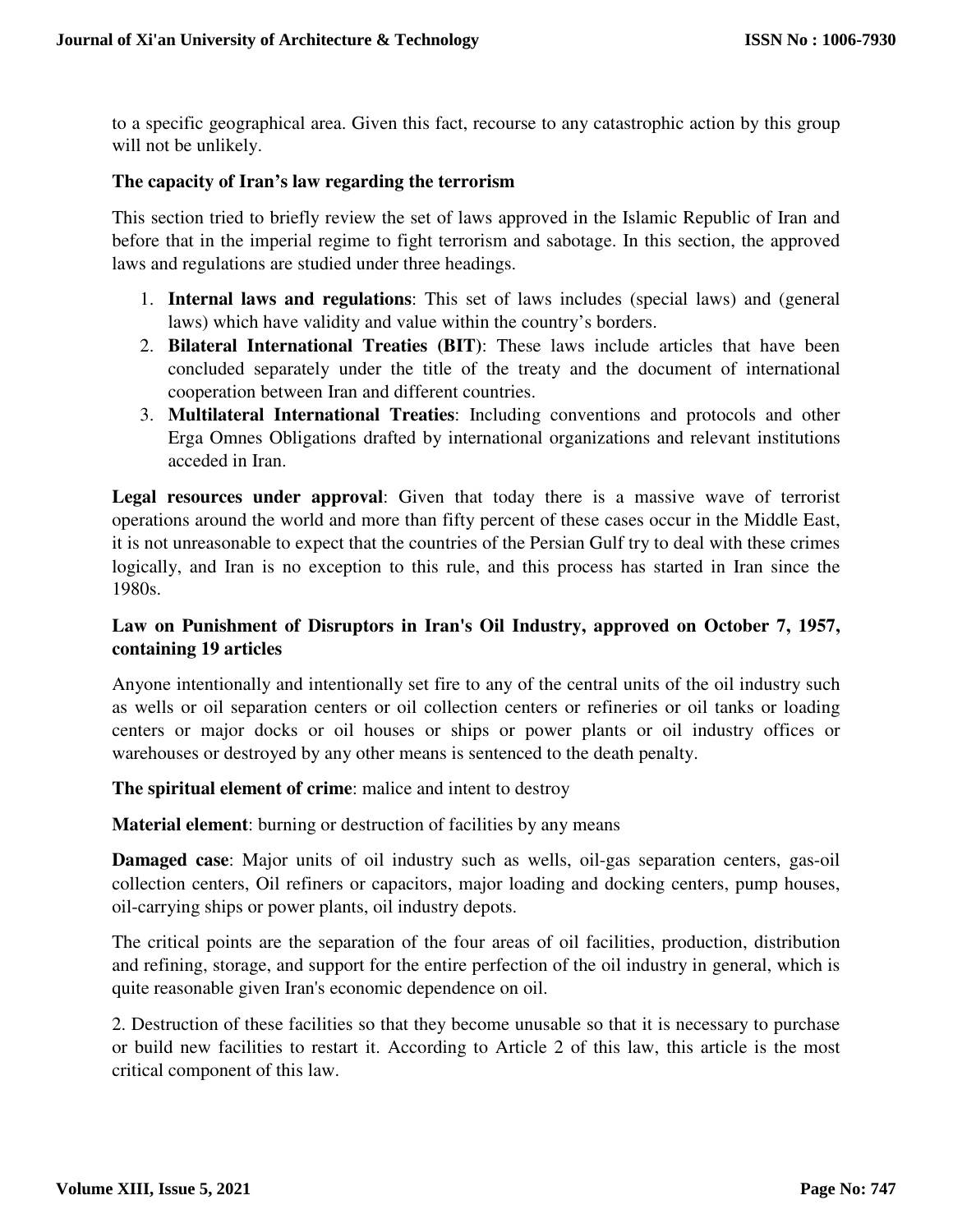The subject of this law is oil terrorism and carrying out terrorist acts against the oil industry. Of the recent laws, terrorism is also considered against all government and industrial facilities in the country.<sup>14</sup>

# **Law on Punishment of Disruptors of Airplane Safety and Sabotage of Airplane Equipment and Facilities:**

This law was approved by the National Assembly on March 25, 1970. This law should be considered as one of the leading laws in the country's aviation industry in its time. This law consists of a single article and 9 notes. From its inception, the aviation industry has emerged as the most vulnerable transportation industry sector. One of the essential features of this law is its severe punishments for the committed crime. At first glance, this may seem like it, but with a little reflection, it becomes clear that the most minor and most detailed action in flight can have a very devastating effect on maintaining the safety and lives of passengers due to the sensitive flight conditions. The action of the legislator is deserved. The second important point is the special connection of this law with terrorist crimes because today, airplanes have become a safe target for extremists, and terrorists are in complete superiority when flying as neither the government can deal with them nor the lives of passengers can be spared. Finally, the legislature made flying safety a priority after the hijackings in the 1930s and mentioned the characteristics of a terrorist hijacked airplane in paragraph one of this single article. According to this article, those who, by coercion, intimidation, threats, deception, and trickery, seize a plane that is ready to fly or in flight, or somehow take it out of the control of the authorities and change the route or destination of the plane or force the plane to land at non-destination points.

This law even applies to those who intentionally carry objects on the airplane, or place them on the airplane or send them by airplane, to disrupt the flight or sabotage the airplane and punishes those who commit an act that causes damage to the airplane or passengers or flight crew or property on it. The punishment is imprisonment for hard labor from 3 to 15 years, and if such actions lead to suicide will be the death penalty. The spirit of this punishment can be seen in all lines of this law.

3- A- Law on Punishment of Disruptors of Water and Electricity and Gas Installations This law consisted of 5 articles and was approved by the National Assembly on January 3, 1982. This law cannot be directly related to terrorist operations. Although terrorists carry out acts of sabotage during their operations, they have always been, or often have been, a means to an end, and terrorists are much less likely to attack utilities. Governments have remarkable control over these sources of revenue, and most terrorist groups, sometimes calling themselves the Liberation Army or the National Resistance Movement, do not sabotage these facilities because they lose their money.

### **Laws passed after the Islamic Revolution:**

A relative period of legislative chaos ensued from the late 1950s to the late 1960s after the Islamic Revolution, when laws were passed one after the other, and past achievements were

<sup>&</sup>lt;sup>14</sup> See Article 190 of the Islamic Penal Code and Punishments and Detention, approved in 2000.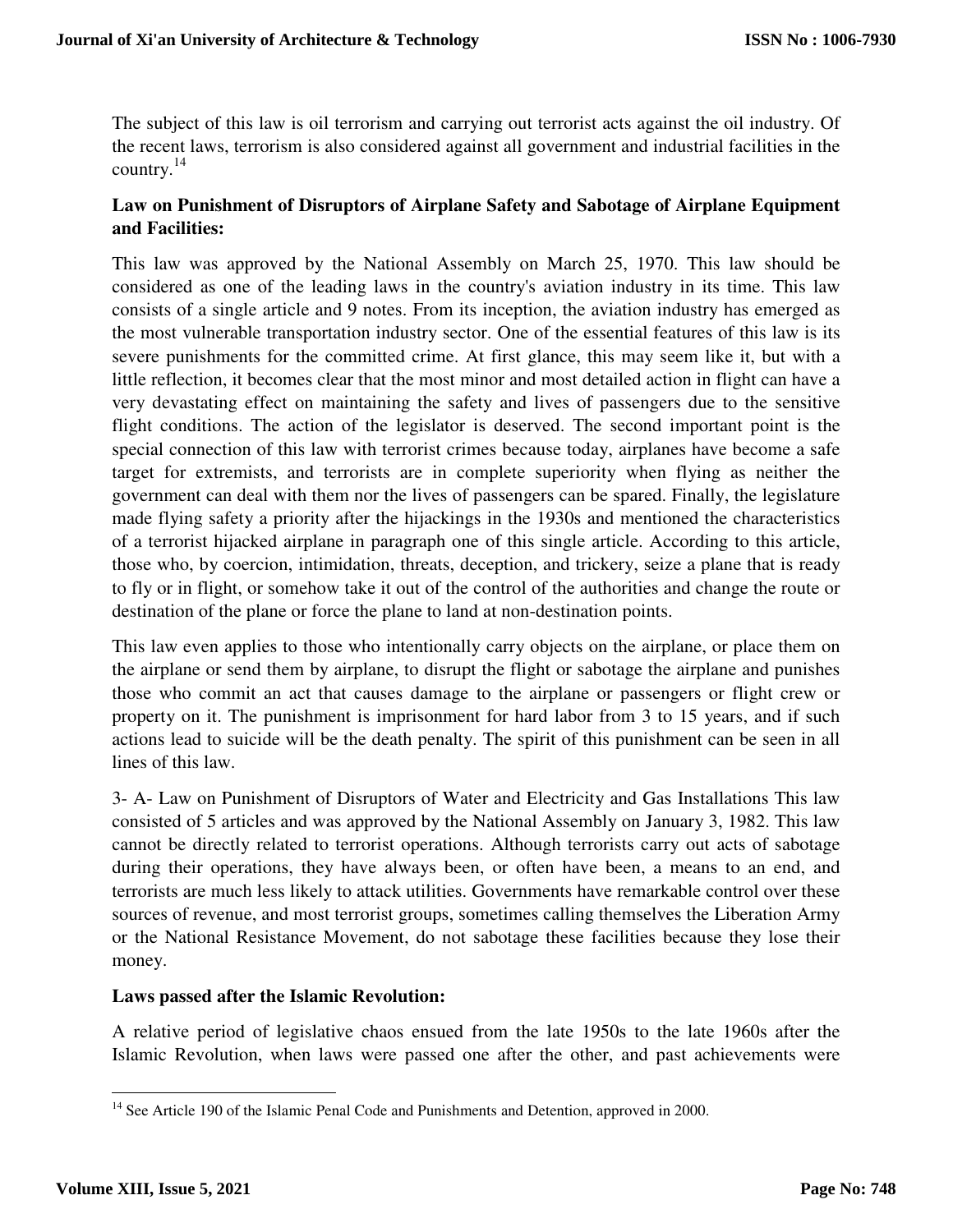unreasonably ignored. These laws were in line with public sentiment in addition to being in line with the sharia. One of these cases was the Law on Intensification of Counter-Terrorist Acts of the US Government, passed on November 1, 1989. From the beginning of this law, there have been errors in the grammar used in its compilation.

For example, at the beginning of the single article, it is stated that in order to retaliate against the terrorist acts of the US government, the president is obliged to take the necessary measures to arrest and punish the Americans and their direct and indirect agents who have been convicted in Iranian courts.

**Retaliation in terms of Vocabulary**: Acting similar to the action of the other party. Does the law mean that the Iranian government, like the US government, should carry out terrorist acts? If not, then why is the word retaliation used? It is shown that the legislator has acted emotionally. In general, this law should be examined from a political point of view, and it has no legal value and cannot be considered as a founding source for a systematic confrontation with terrorism. The word "terrorist" is used in this law, but there is no specific reference to identify it, and it is just a word mentioned in the text.

B: The Law for the Protection of the Islamic Revolution of the Palestinian People: consists of 8 articles and a note, approved by the Islamic Consultative Assembly on May 10, 1990. Article 1 of these laws first expresses the Islamic Republic of Iran's views on the status of Palestine and its ownership, and the legislature explicitly declares [the Palestinian land belongs to the Palestinian people] and considers the Israeli government as an occupier and calls them Zionist. Article 2 of this law obliges the government, meaning the executive branch, to collect any humanitarian aid, as well as the aid of Muslims and freedom-seekers around the world, and spend it on supporting and strengthening the Palestinian refugees.

Article 3 also obliges the revolutionary institutions, which are run in the country independently of the government, participate in this assistance together with the government, and assigned rights that provide them with spiritual and material support and are mainly equal to the rights of Iranian citizens. This law fully protects the victims of war. It must be acknowledged that in war situations, there are always two sides to blame for these conflicts, but it should be noted that contrary to the previous law (A) it has paid full attention to the victims of terrorism because, unlike wars between two or more states, the Palestinian-Israeli war is more like a civil war because of its small territory. Since the situation is most similar to the terrorist attacks of civil wars, in this sense, this law can be considered in some way in full connection with terrorism. Another law was passed in 2008 under the title of comprehensive protection of the Palestinian people.

Anti-Money Laundering Law was approved on January 22, 2008, which consists of 12 articles that initially defined the crime of money laundering and in Article 3 directly punished its proceeds. Article 5 obliges all natural and legal persons, including the central bank, credit financial institutions, insurance companies, central insurance and loan funds, charities, and municipalities, to cooperate in the implementation of this law and to prevent the entry of dirty money into the system. Article 6 obliges legal entities, including notaries, attorneys, legal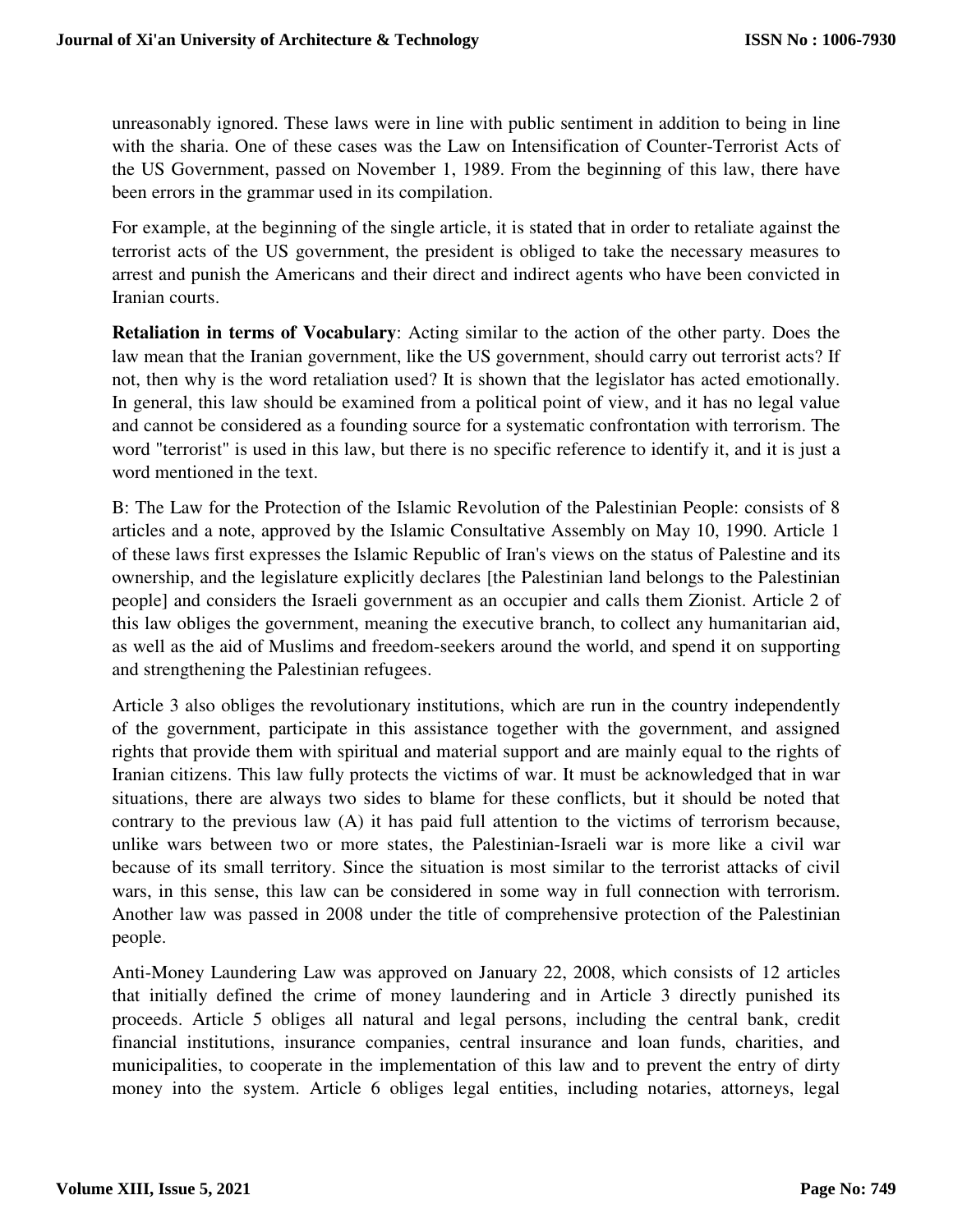experts, and legal inspectors, to cooperate with the entities referred to in Article 5 to implement this law. Article 9 provides the closest link to terrorist crimes. In Note 3, the perpetrators of the crime (terrorist crime) will be sentenced to the punishments in addition to the punishment provided for money laundering. Article 11 also obliges the judiciary to allocate branches in the general courts of Tehran and other cities to investigate money laundering and related crimes.

**Islamic Penal Code adopted in 2013:** Article 9 is the concept of the first principle of universal criminal jurisdiction, according to which the national courts of a country can try a crime that is neither in the territory of that country, nor the accused, nor the victim, nor a crime against the interests of that country. This law has evolved in various dimensions so that the theory of universal jurisdiction developed through custom and international treaties regarding the right to choose to prosecute a crime like past piracy. Governments now even accept a commitment to punishing the newest issue of principle, including terrorism.

**Article 498:** In this article, a kind of organized crime is considered, and a group that intends to disrupt the country's security is considered, and if it is not considered a warlord, it is sentenced to 2 to 10 years of imprisonment. Note: 1. For the inclusion of the article concerning the constituent or administrator, it is not necessary that all those who are present in the group or population, or at least the directors, be punished. 2. 2. The gender, occupation, and nationality of the perpetrators of this crime are irrelevant, and anyone can commit the crime subject to this article. The purpose of individuals in forming and managing this population must be a specific intention to disrupt the country's security, and this story alone is enough, even if it does not succeed.

**Article 499:** The group members are sentenced to imprisonment from 3 months to 5 years; even the organization missionaries are sentenced to imprisonment from 1 to 3 years in Article 50.

Articles 123, 186, and 190, respectively, prescribe the previous intent of the perpetrators to damage public property, including the water, electricity, sewage, and mass communication networks. These articles indirectly cover the actions that a terrorist normally performs, but still, terrorism remains undefined.

Article 515 and 516: Respectively, the Supreme Leader, the heads of the three forces, and the authorities of imitation, and in the next article, the heads of foreign countries or their political representatives in the territory of Iran are sentenced. Any vicious acts against these people, including attempted murder, are punishable by imprisonment for three to ten years in Article 515 if they are not muḥārib. In Article 516 of this law, the action of the legislator is subject to reciprocal action.

A. In some cases, Iran has ratified bilateral agreements with neighboring and nonneighboring countries, which are as follows. 1- Permission to take action for the preliminary signing of the Agreement on Security, Law Enforcement and Counter-Narcotics Cooperation between the Islamic Republic of Iran and the Republic of Greece on March 1, 1994.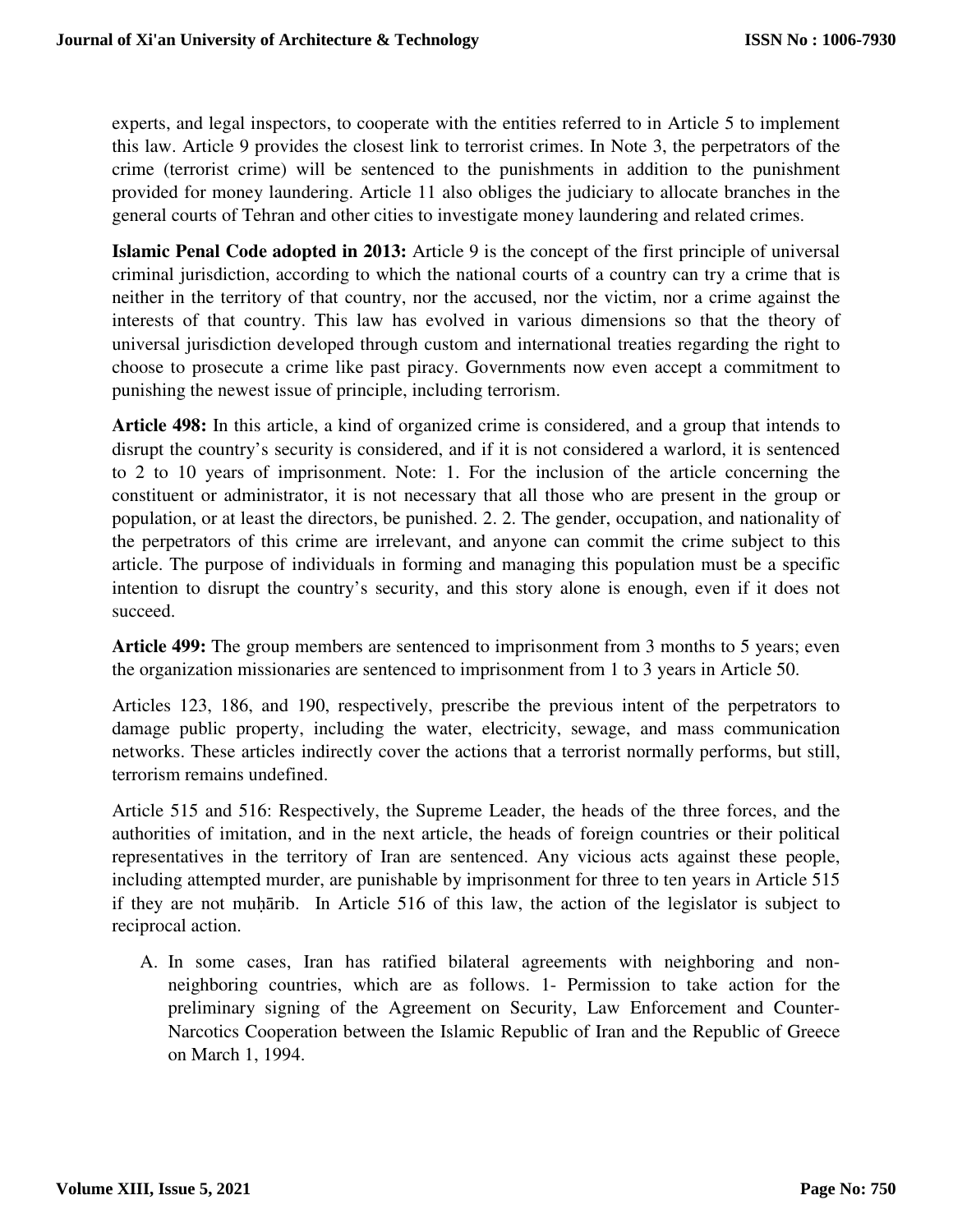- B. Permitting the temporary signing of the Security Cooperation Agreement between the Government of the Islamic Republic of Iran and the Government of Kuwait o the Ministry of Interior on June 14, 2003.
- C. The temporary signing of the Security Cooperation Agreement between the Government of the Islamic Republic of Iran and the Republic of Croatia and Saudi Arabia and Italy and Bosnia, and Herzegovina
- D. Interim Signing of the Cooperation Agreement between the Government of the Islamic Republic of Iran and the Governments of Qatar, Serbia, Montenegro, and Kazakhstan on Organized Crime
- E. The Law on the Necessity of Inspection and Fingerprinting of American Citizens When Entering the Country on November 19, 2006. This law was retaliation against Americans.

Generally, all such laws require the Contracting Parties to cooperate in the following affairs:

Countering international terrorism, continuing the fight against the illicit supply, production, distribution, and consumption of psychedelics and narcotics, combating actions that endanger the order and security of either Contracting Party in other's territory. Security cooperation, combating counterfeiting of government documents, money, credit cards, and banknotes and their illegal sale, as well as economic crimes including money laundering, smuggling of arms, ammunition and explosives, goods and cultural heritage, rape life, property, and adultery, and acts contrary to public decency to combat and prevent terrorism and other organized crime, the exchange of information and the establishment of equal jurisdiction have been considered.

### **Multilateral treaties**

### **Charter of the Islamic Conference**

Iran's membership in the Charter of the Islamic Conference was achieved on February 11, 1973, with the Senate's approval. This law is valid among the following countries: Representatives of the Royal Government of Afghanistan and the (current government) of the Democratic Republic of Algeria (current Algeria), the United Arab Emirates, Bahrain, the Republic of Chad, the Arab Republic of Egypt, the Republic of Guinea, the Republic of Indonesia and the Imperial government of Iran, which according to the principle of stability of international personality, the Islamic Republic also replaces the imperial government.

The Hashemite Kingdom of Jordan, Government of Kuwait, Republic of Lebanon, Arab Republic of Libya, Malaysia, Republic of Mali, Mauritania, Morocco, Nigeria, Oman, Pakistan, Qatar, Saudi Arabia, Senegal, Sierra Leone, Somalia, Sudan, Syria, Tunisia, Turkey, Yemen gathered in Jeddah from February 29 and March 1 to 4, 1972. The Charter of the Islamic Conference was concluded in Rabat from September 22 to September 25, 1969, concerning the Conference of Sultans and Heads of State and Islamic Government, taking into account the first Islamic Conference of Foreign Ministers.

This Charter is not one of the well-known international documents related to the fight against terrorism. This Charter is mentioned in the present collection as its provisions to protect the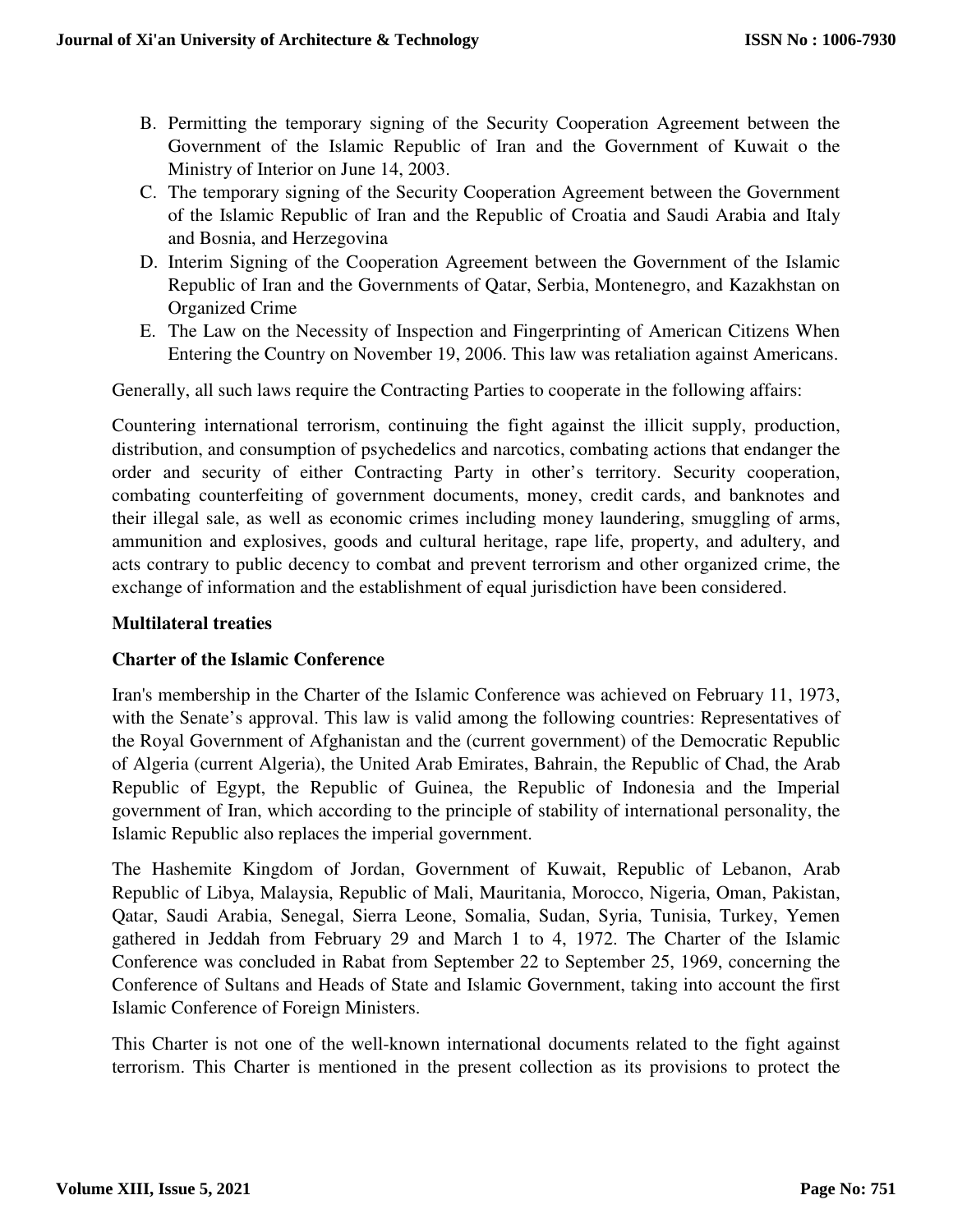rights of liberation movements (the same issue that some countries today are trying to remove internationally from terrorism).

This charter consists of 14 articles.

The Law of Accession of the Government of Iran to the Convention for the Prevention of Unlawful Acts against the Civil Aviation Security<sup>15</sup>, approved on May 27, 1973. The Convention was aimed at preventing unlawful acts against national aviation security. States Parties to this Convention: agreed to take appropriate measures to punish the perpetrators as follows given that illegal actions against national aviation endanger the safety of people and property, disrupt the operation of air services, and undermine the confidence of the people of the world in the security of the country's aviation.

**Article 1-** Whoever commits the following acts against the law and intentionally or intentionally is considered a criminal; (A) To take a stubborn action against the airplane's occupants in flight, the nature of which endangers the safety of the airplane.

(B) Destroy the airplane in service or cause damage to the airplane that makes its flight impossible, etc.

(C) In paragraphs (c), (d), and (e), respectively, placing devices that cause damage, as well as disrupting aviation facilities and services, making vital information inaccessible, and placing incomplete or incomplete information that poses a flight risk has been criminalized. In addition, the beginning of committing any of the above crimes and the accomplice of the above cases and initiating cooperation with the offender is not far from the legislator.

In Article 2 of this law, an airplane is considered as flying from when its exit doors are closed after boarding and loading until one of them said doors are opened to evacuate the above items. Although this law is not directly related to terrorism, it can be said that it includes one of the instances of terrorist crimes, which is hijacking and is perhaps one of the most valuable legal sub-sources of the fight against terrorism. Paragraphs 1 and 2 in articles 7 and 8 have set rules for the extradition of the mentioned criminals so they can be punished as soon as possible. Article 11 and other articles of this law states in this regard:

1. It addresses issues relating to the competence of the reviewing State, the relationship of the Contracting States, and international and aviation organizations, as well as the time required for the Convention to enter into force. A convention on crimes and other acts committed on airplanes was drafted on September 14, 1963, in Tokyo in three main texts in English, French, and Spanish to supplement the law. This convention was produced by the International Civil Aviation Organization and is open for signature in accordance with Article 19. The Organization shall transmit copies of the Convention to all States Members of the United Nations and any specialized organization. The above convention consists of an introduction and 26 articles.

<u>.</u>

 $15$ The above convention contains an introduction and 16 articles directly to the law of accession of the Kingdom of Iran to the Convention for the Suppression of Unlawful Acts against Civil Aviation Security.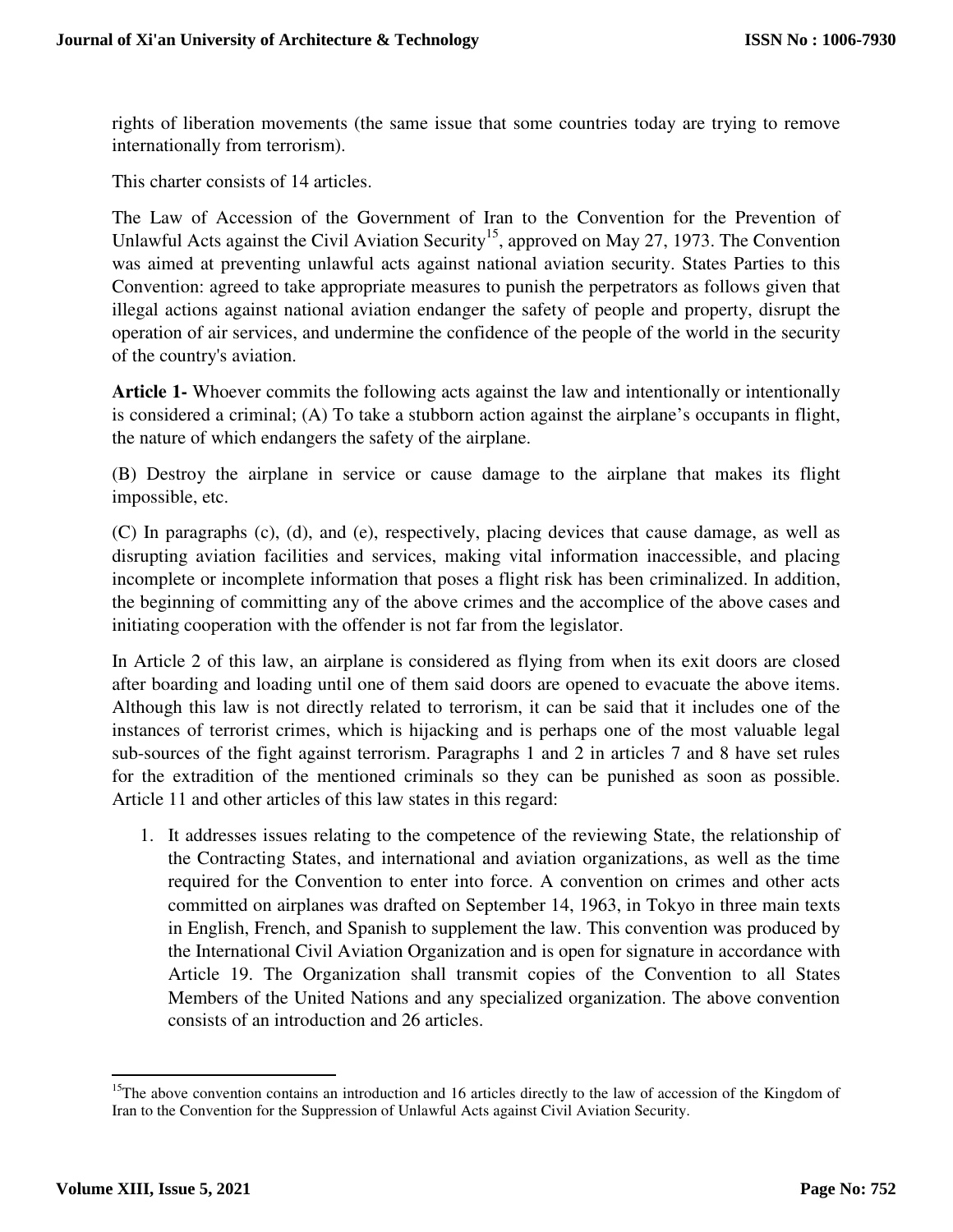# **Law on the Convention on the Prevention and Punishment of Crimes against Internationally Protected Persons, Including Political Officials**

The Government of Iran ratified this convention (dated May 16, 1978) by the Islamic Consultative Assembly. The Convention contains an introduction and twenty articles attached to it (The law of the Convention on the Prevention and Punishment of Crimes against Internationally Protected Persons, including Political Officials). Introduction to the Convention: Considering that crimes against diplomatic agents and other internationally protected persons, while endangering the security of these persons, also seriously threaten the maintenance of normal international relations, which are necessary for cooperation between countries. Believing that such crimes pose a serious concern to the international community, such offenses were agreed by the Contracting Parties as follows, certainly the need for taking immediate and effective appropriate measures to prevent and punish. Article 1 of this convention defines international protection. In paragraph a, respectively, the heads of state or any group member perform the duties of the head of state under the countries' constitutions. The President and the Minister of Foreign Affairs, as well as all representatives and officials of any country or any official of an international organization, have the right, in accordance with international law, to special protection against harm to a person, liberty, dignity, and family members when a crime is committed against him or her, official places, and the place of personal residence or vehicles.

This article is stated in Article 2 of this law, and its conditions are in paragraphs 1 to 3, respectively. Intentional committing, violent acts, threatening to commit such attacks and committing and interfering in the commission are subject to legislative decree.

4. International Convention against Hostage: This convention was ratified by the Islamic Consultative Assembly on May 24, 2006. It is a milestone in the fight against terrorism and its prevention, and it can be considered the beginning of a systematic confrontation with terrorism, although Iran's approach to action is still the International Court of Justice, which is the implementing body of this convention. It is a doubtful approach, but the ratification of this convention can be considered a positive step by the Islamic Republic. The Islamic Republic's argument for dealing with the international system has been similarly skeptical, and the International Criminal Court, an independent body of international law, is no exception. However, the Court has proven that it often rules against the interests of the great powers. This law consists of an introduction and 20 articles, including hostage, security, rights related to physical liberties, including detention and detention, threats to kill and injure, or continued detention. Universal jurisdiction has also been considered by the legislature in this law mentioned in paragraph 1 of Article 3 and paragraph 2 of it. In the final articles of this law, countries are also allowed to exercise the right to bet, which is an incentive for universal acceptance by the world's governments.

Other conventions in the field of terrorism have been ratified by the Islamic Consultative Assembly, the full description of which is refused for the sake of avoiding procrastination, and their titles are only mentioned: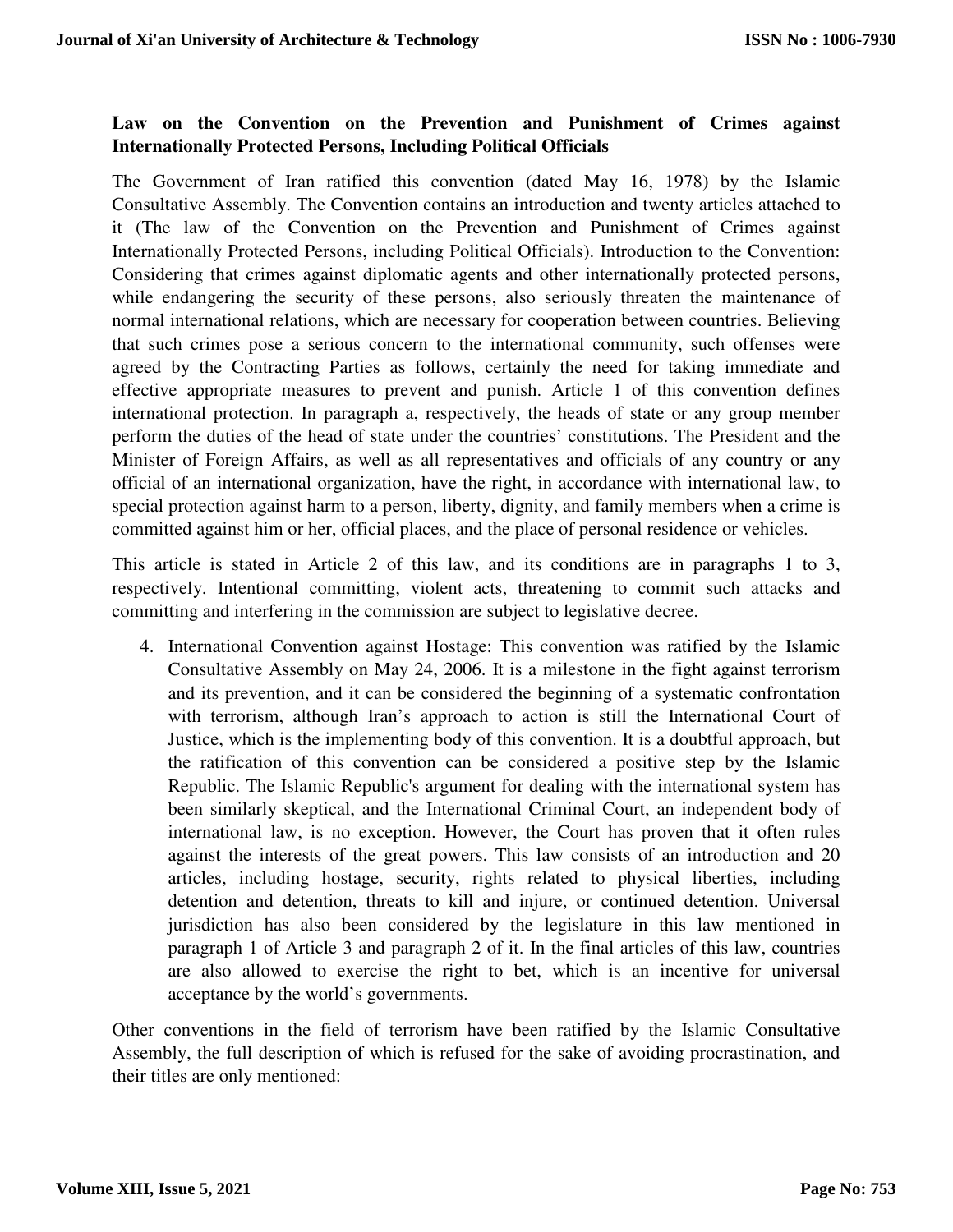- 5. The Convention on the Marking of Plastic Explosives, which contains an introduction and sixteen articles and a technical appendix, which includes two sections, a description of the materials, and the identification factors.
- 6. The Convention of the Organization of the Islamic Conference, which is the most important source that can be relied on to draft new laws on the fight against terrorism. This law consists of 42 articles and 4 sections of general definitions and provisions, the basis of Islamic cooperation in the fight against terrorism, implementation strategies, and cooperation.
- 7. The Convention of the Organization of the Islamic Conference, which is the most important source that can be relied on to draft new laws on the fight against terrorism. This law consists of 42 articles, 2 chapters, and 4 sections in order of chapters in general regulations (Chapter 1) in judicial regulations (Chapter 2)

Section 1 includes General Definitions and Provisions; Section 2 includes the basis of Islamic Cooperation in Countering Terrorism.

Section 3 contains the implementation and cooperation strategies, Section 4 the final provisions that include the time of ratification and implementation of the Convention and the side issues of the Convention. $16$ 

## **Legal resources under approval**

Iran has begun a positive trend toward identifying and combating terrorism since the early 1980s proposing the approval of bills such as 1- Agreement on Cooperation with Organized Crime and Terrorism between the Government of the Islamic Republic of Iran and the Republic of Kazakhstan.

The plan called for the government to review the trade and economic relations of countries sponsoring terrorism because these two documents have not yet been approved by the Islamic Consultative Assembly and, as a result, do not have a legal obligation and are invalid. Innovations can be seen in these two documents. For example, in No. (1) of Article 1, paragraph A, which has taken measures to prevent, identify, and investigate crimes in the fight against terrorism and has paid particular attention to this issue (prevention of terrorism) concerning previous documents. Document 2, which consists of a single article, states that the government is obliged to reconsider trade and economic relations with countries that support terrorism to limit these relations. This plan has failed due to the revision's unclear mechanisms, despite targeting one of the arteries of terrorist groups.

The study on terrorism and its causes and ways to prevent it showed that it is still not possible to reach a consensus on terrorism theoretically (identify terrorism) and deal with it despite the importance of the issue of terrorism and the involvement of a large number of governments at the national and international levels with this phenomenon. Based on different but effective actors in terrorism, this study has tried to show their understanding of terrorism by identifying the needs and sensitivities of different actors. This approach will help arrive at an appropriate summary of

<sup>&</sup>lt;sup>16</sup> A detailed description of the provisions of this law is given in Section 3 of Speech 2.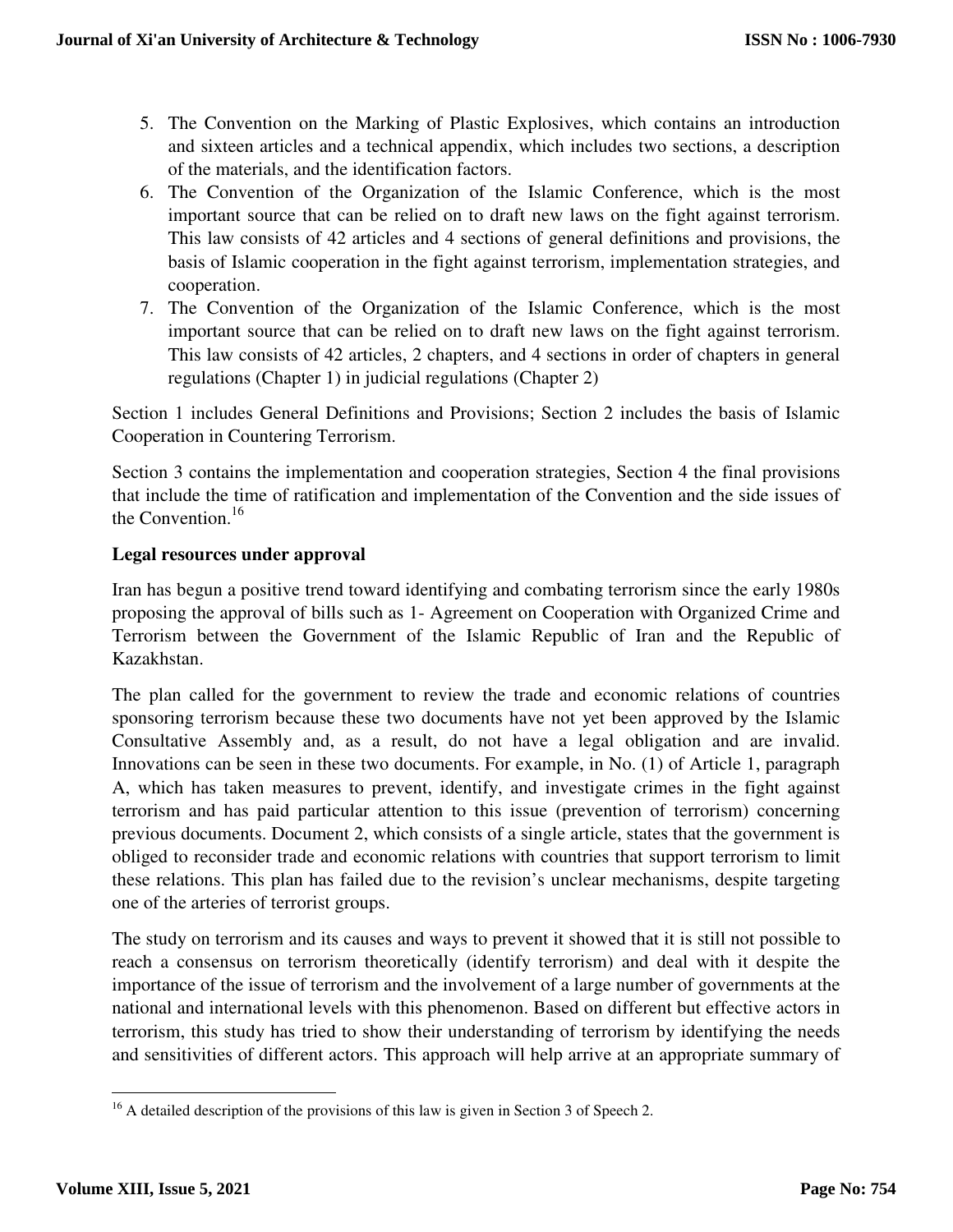the status and role of terrorism in national and international security while recognizing such an understanding. Accordingly, some criteria can be considered for identifying terrorism, which is the least that can be done due to the disagreement of the actors in the international arena. Studies show that most governments and discourses share some of the characteristics associated with terrorism.

### **The capacities of international law in the field of terrorism**

The United Nations, as the most important representative of the international community, has put dealing with this issue on its agenda with the globalization of the terrorism crisis and its transformation into a serious threat to world peace and security. In addition, governments at the regional level, either bilaterally or even individually, have taken steps such as drafting treaties and even hot laws that, in general, provide us with broad capacities to combat terrorism. Therefore, an overview and a look at international achievements go deeper into the fight against terrorism.

The United Nations has not yet reached a single definition acceptable to the members, but some definitions were provided in resolutions or reports of the Secretary-General. On the other hand, the United Nations has come close to identifying instances of terrorist acts and, to some extent, the definition of terrorist acts despite the ambiguous problems in defining terrorism. In sum, the three key words "terrorism," "terrorist acts," and "international terrorism" play a vital role in the UN literature.

The first definition of terrorism was presented in 1937 by the League of Nations. In this definition, terrorism refers to all criminal acts against a state to create a state of terror in the minds of specific individuals or groups of individuals or the general public<sup>17</sup>. The definition was given as part of an effort to establish an international convention to prevent and punish terrorism, following the assassination of the then King of Yugoslavia and the then French Foreign Minister, but eventually ratified by members and abandoned.<sup>18</sup>

In another phase, beginning in the 1960s, the United Nations addressed the issue of terrorism incoherently. The result has been the ratification of 13 international conventions, which are always used by the General Assembly and the Security Council on terrorism and terrorist acts. These conventions have addressed various forms of terrorist activity in the form of hijackings, kidnappings, and so on instead of providing a clear definition of terrorism. The concepts are close to the instances and nature of the action rather than using the concept of terrorism. In the autumn of 1985, the General Assembly, in its Resolution 40/61 on Terrorism, declared that "*terrorism includes criminal acts within the framework of five international treaties, namely the three conventions on hijacking, the convention on the protection of diplomats, and the convention on hostage, although it is not limited to them.*<sup>19</sup> As mentioned, these treaties and conventions do not mean terrorism but cover a large part of terrorist acts. Therefore, the United

<u>.</u>

<sup>&</sup>lt;sup>17</sup> Parisa Khanbani, Human Rights Criteria for Combating International Terrorism, Shahid Beheshti University School of Law Publications, 2004.

 $18$  Ibid

<sup>&</sup>lt;sup>19</sup>Measures to prevent International Terrorism, Resolution Adopted by Genera! Assembly A/RES/40/6,bec. 1985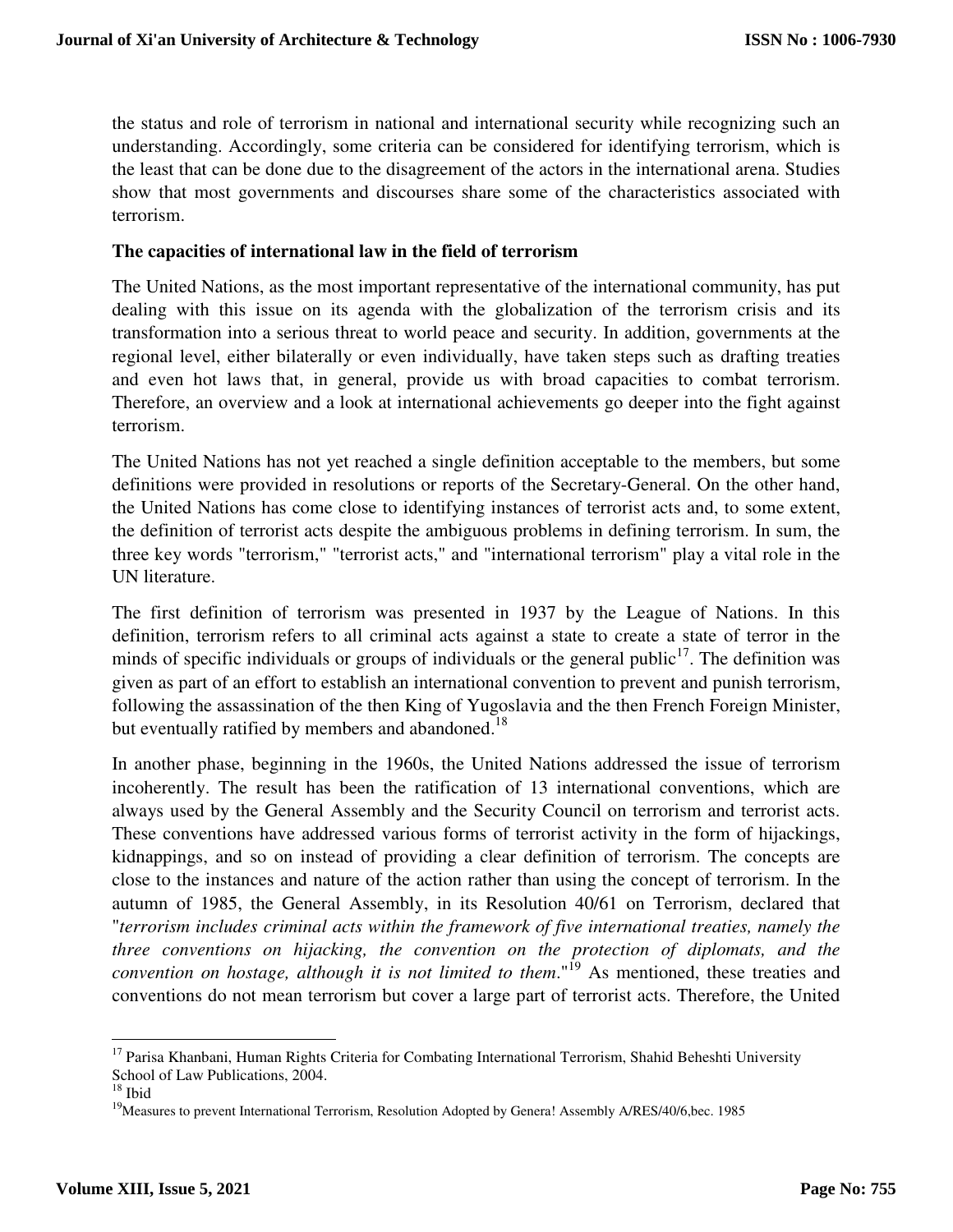Nations has tried to avoid the problems associated with the definition of terrorism instead of emphasizing a specific definition by reference to some ratified treaties and conventions that can cover a significant part of the terrorist cases in question.

About 10 years later, in one of its most essential resolutions entitled "Measures necessary to eradicate international terrorism" No. 49/60, the General Assembly defined terrorist action and stated that, "Terrorist acts that cause public panic are unjustifiable under any circumstances and with any motivation, whether political, philosophical, ideological, extremist, ethnic, religious or of any other nature."<sup>20</sup> In this resolution, terrorism is considered a criminal act, but this type of criminal act is distinguished from other criminal acts by emphasizing an act that causes public panic. Resolution 49/60, like most UN resolutions, focuses more on explaining terrorist acts than on defining terrorism. The points that are significant in this resolution regarding the explanation of terrorist acts are as follows:

- 1. The Members of the United Nations seriously consider any act, activity, or terrorist act to be a criminal and unjustifiable act and shall condemn it, regardless of when or by whom it is committed.
- 2. The members of the United Nations strongly and seriously condemn any act, activity, or terrorist method violating the goals and principles of the United Nations and threatening international peace and security in friendly relations between countries as an obstacle to international cooperation and a threat to human rights, fundamental freedoms and democratic foundations.
- 3. Any criminal act to create panic in society, in a group of people, or among specific individuals to achieve political goals is unacceptable in any situation, and no political, ideological, extremist, religious, or other reasons are acceptable to justify such actions. Following the decision of the United Nations to establish the International Criminal Court, the Committee criminalizes terrorism as a crime on the Statute of the Court and sets out its limits and characteristics in several paragraphs.<sup>21</sup> Organizing, supporting, ordering, facilitating, financing, encouraging, or imposing violent acts against another government that targets persons or places with the intent to create fear and insecurity in public, groups of individuals or the general public, or any political, philosophical, ideological, ethnic, religious, or similar consideration or goal to justify it.
- 4. Actions that are considered a crime according to the conventions "Prohibition of Unlawful Acts against Aviation Security," "Prevention and Punishment of Crimes against Internationally Protected Persons," "Prevention of Illegal Seizure of Airplane," "Preventing hostage," "Preventing illegal actions against maritime security" and "Preventing illegal actions against facilities located on the continental shelf."
- 5. A crime involving the use of firearms, weapons, explosives, and dangerous substances that can result in the death or serious bodily injury of individuals or a group of individuals or severe damage to premises when used as a means of non-discriminatory violence. Despite the views on the concept of terrorism by the drafting committee and the

 $\overline{a}$ <sup>20</sup>Measures to Eliminate International Terrorism, Resolution Adopted by the General Assembly, A/Res/49/60,17Feb1996

<sup>&</sup>lt;sup>21</sup> Ishaq Al-Habib, International Criminal Court and the Islamic Republic of Iran, Institute of Political and International Studies, 2000, pp. 540-538.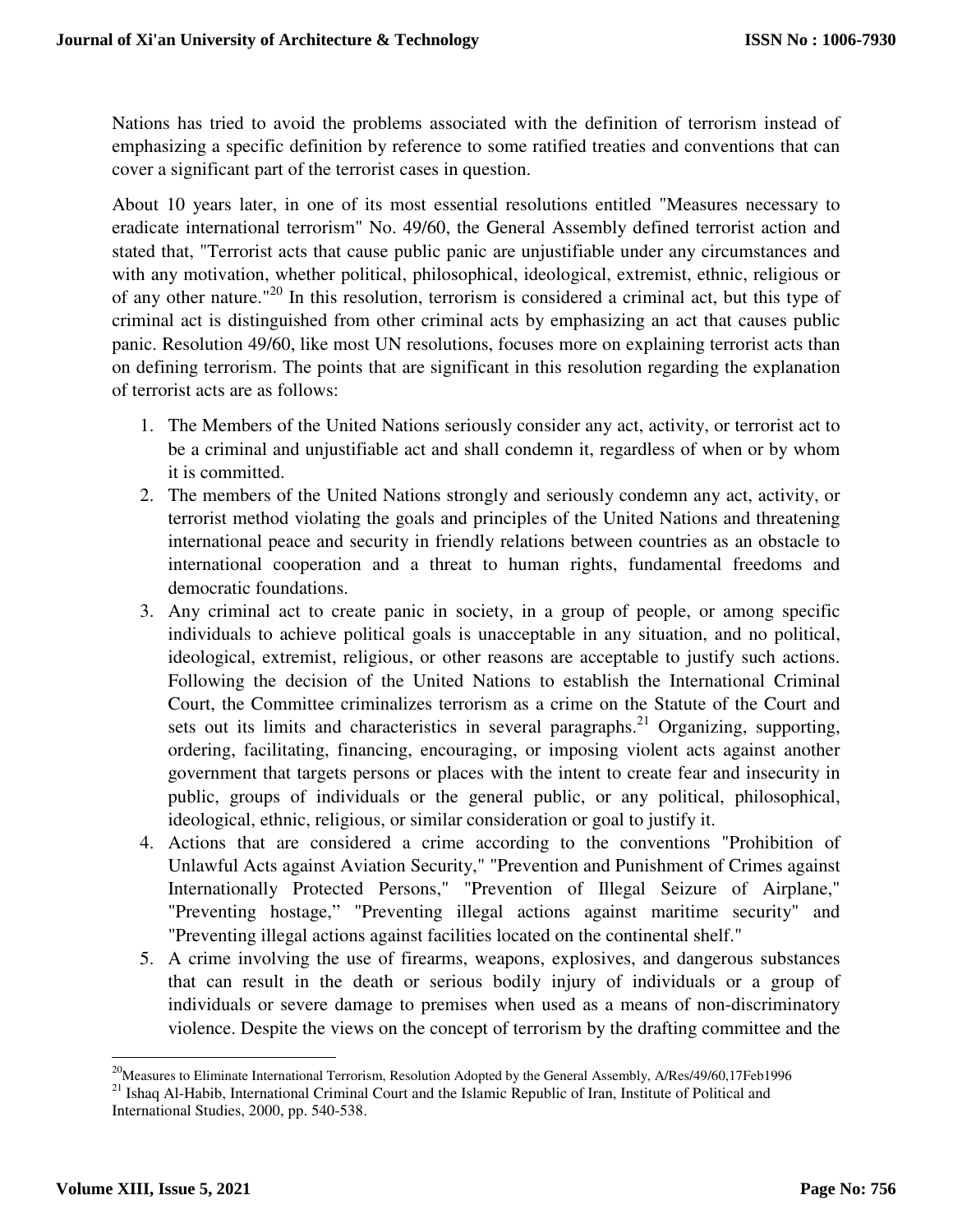discussion plan in this regard, no chapter or discussion is devoted to a topic called terrorism in the approved statutes submitted by the same committee. The Court has placed four types of crimes within its jurisdiction and subject to trial. These crimes include genocide, crimes against humanity, war crimes, and rape. Examining the Court's view of these crimes shows that terrorism and terrorist acts are more included in crimes against humanity. The Court considers crimes against humanity to be committed in the context of a widespread or deliberate attack on a civilian population and knowingly attacks such as murder, torture, crime, and racial discrimination.

The General Assembly also, in Resolution 57/27, issued in 2003 under the title "Measures Necessary to Eradicate International Terrorism," considered terrorism a criminal act against individuals and groups with political goals and called on governments to act within the framework of the UN Charter and international principles to act in this regard.<sup>22</sup> In addition, the 1994 report of the Secretary-General on terrorism was acknowledged that the lack of a clear definition of terrorism stems from the lack of agreement among UN member states on a single definition of terrorism that has prevented the United Nations from fulfilling its ethical plans and sending a clear and unequivocal message about the non-acceptance of terrorism. The report emphasizes that there are two major obstacles to reaching a single definition of terrorism. The first obstacle concerns the use of force by states against the individual and their power, and the second obstacle relates to the right to self-determination of people under foreign occupation.<sup>23</sup> The report emphasizes that any definition of terrorism provided by the General Assembly must include the following criteria:

- 1. Any use of force by States against their citizens must be within the framework of the Geneva Convention;
- 2. Any act contrary to the thirteen colonies anti-terrorism conventions is considered terrorism, and terrorism is prohibited during armed conflict under the Geneva Conventions and its Additional Protocols.
- 3. Actions under the existing conventions, i.e., the Geneva Conventions, Security Council Resolution 1566, which cause serious harm to civilians or civilians, are considered terrorism with purpose, any nature, and context at which it is carried out that frightens the population and compels governments or international organizations to take a specific action.

The following axes on terrorism and terrorist acts can be extracted from the explanations and definitions of terrorism and terrorist acts based on the resolutions of the General Assembly and its specialized committees, as well as the reports of the Secretary-General to the delegations made by the Secretary-General:

- 1. Any action on the airplane while flying over international waters could endanger the safety or order of the airplane.
- 2. Airplane hijacking by capturing or forcing pilots to fly to another destination.

 $^{22}$ Measures to Eliminate International Terrorism. Resolution Adopted by the General Assembly. A/RES/57/27/,30,January2003 <sup>23</sup>A more Secure world: our shared Responsibility. Report of High Level Panel on Threats. Challenges and challenges and changes, 1994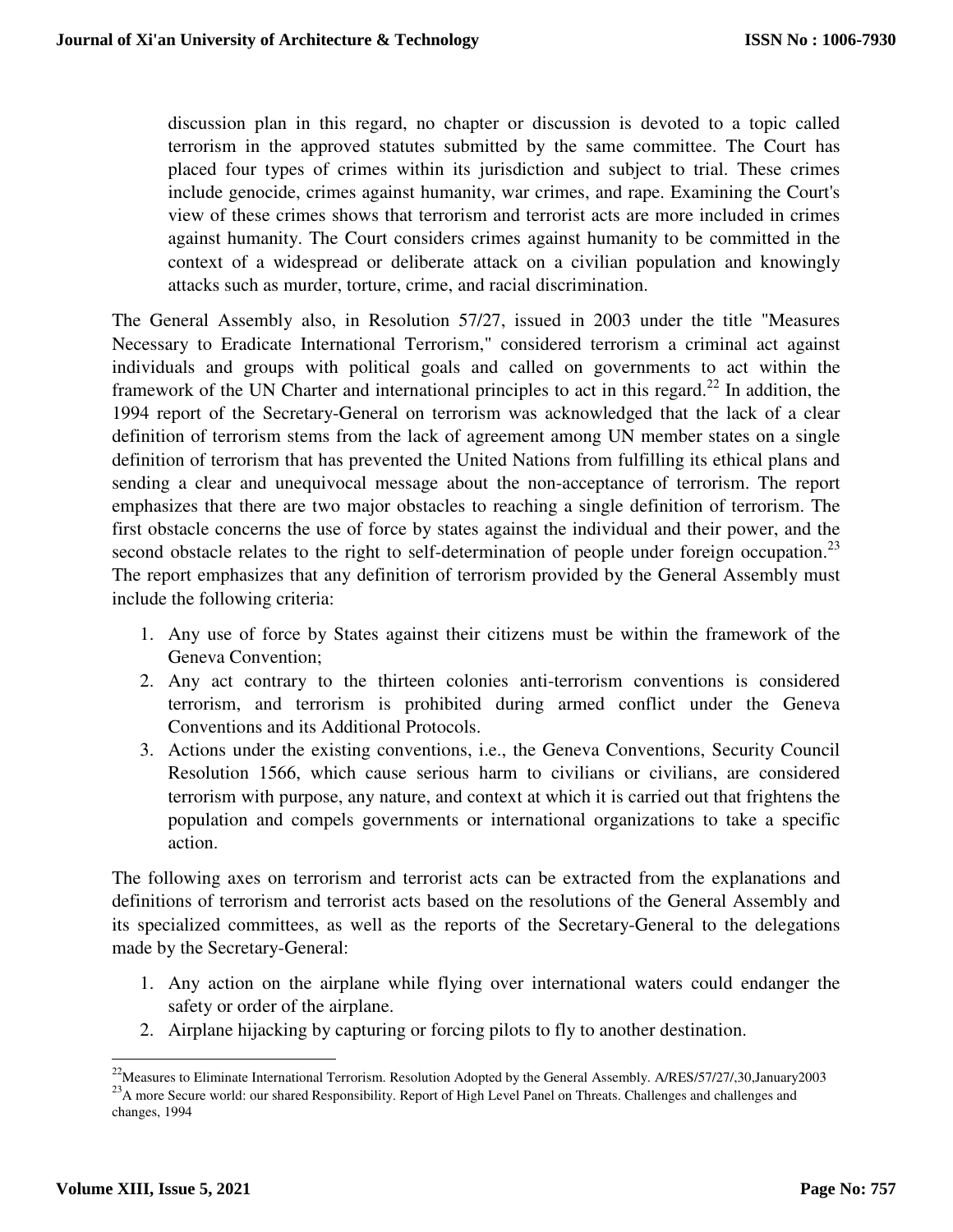- 3. Terrorism includes endangering flight safety through violence against individuals. Actions that damage the airplane, embedding explosives on the airplane, seriously injuring civilians for any purpose, with any nature and context, that intimidate the population, and compel governments or international organizations to take a specific action, damaging or destroying airplane on the ground in such a way that they can no longer fly. Destroying and damaging airplane navigation devices or exchanging incorrect information that endangers the safety of the airplane during flight.
- 4. Taking control, attacking, destroying, or damaging coastal facilities in a manner that endangers their safety.
- 5. Taking control of the ship in international waters.
- 6. Murder, kidnapping, or attack on the Heads of State or Government, the Ministers of Foreign Affairs, the representatives of a country, or an international organization, which has diplomatic immunity outside their territory at the time of the attack on the official headquarters.
- 7. Possession, transfer, or destruction of those uranium and plutonium isotopes sufficient to make weapons.
- 8. Stealing and holding someone to force a government, an international organization, an impartial or judicial person, or a group of people to do or not do something.
- 9. Violence against persons, facilities, and/or airplanes at civilian airports in such a way as to cause serious death or injury and severe destruction or damage to inactive facilities or airplanes in a manner that terminates the activities of that airport.
- 10. Deliberately destroying or damaging public buildings or other public places to kill or injure its residents.
- 11. Informed provision of financial resources of terrorist individuals or groups directly or indirectly by assisting terrorists in money laundering.

### **Conclusion and Recommendations**

In today's society, many factors lead to violence, insecurity, fear, and panic. These factors indirectly play an influencial role in the formation of terrorism, and identifying these factors is a way to counter its promotion.

1. **Extremism**: Extremism or bigotry in Dr. Moin's dictionary is a behavior with unreasonable fervor, especially for political or religious purposes, in some cases sports, or with passion and obsession. George Santayana has defined prejudice as, "You have redoubled your efforts when you have forgotten the goal," According to Vaniston Churchill, a fanatic or extremist is someone who cannot change his mind or change the subject. By both definitions, the extremist has stringent standards and a low tolerance threshold for different opinions. Prejudice is a subject that has always destroyed society, backwardness, and many other corruptions throughout history because a fanatical person closes his/her mind to new ideas, new realities, and as a result, remains in a state of stagnation. Today, the world community is still struggling with extremism and bigotry, despite the many advances in various sciences. The rise of extremist politicians in the 20th and 21st centuries, such as Hitler, who started World War II, and Stalin, who killed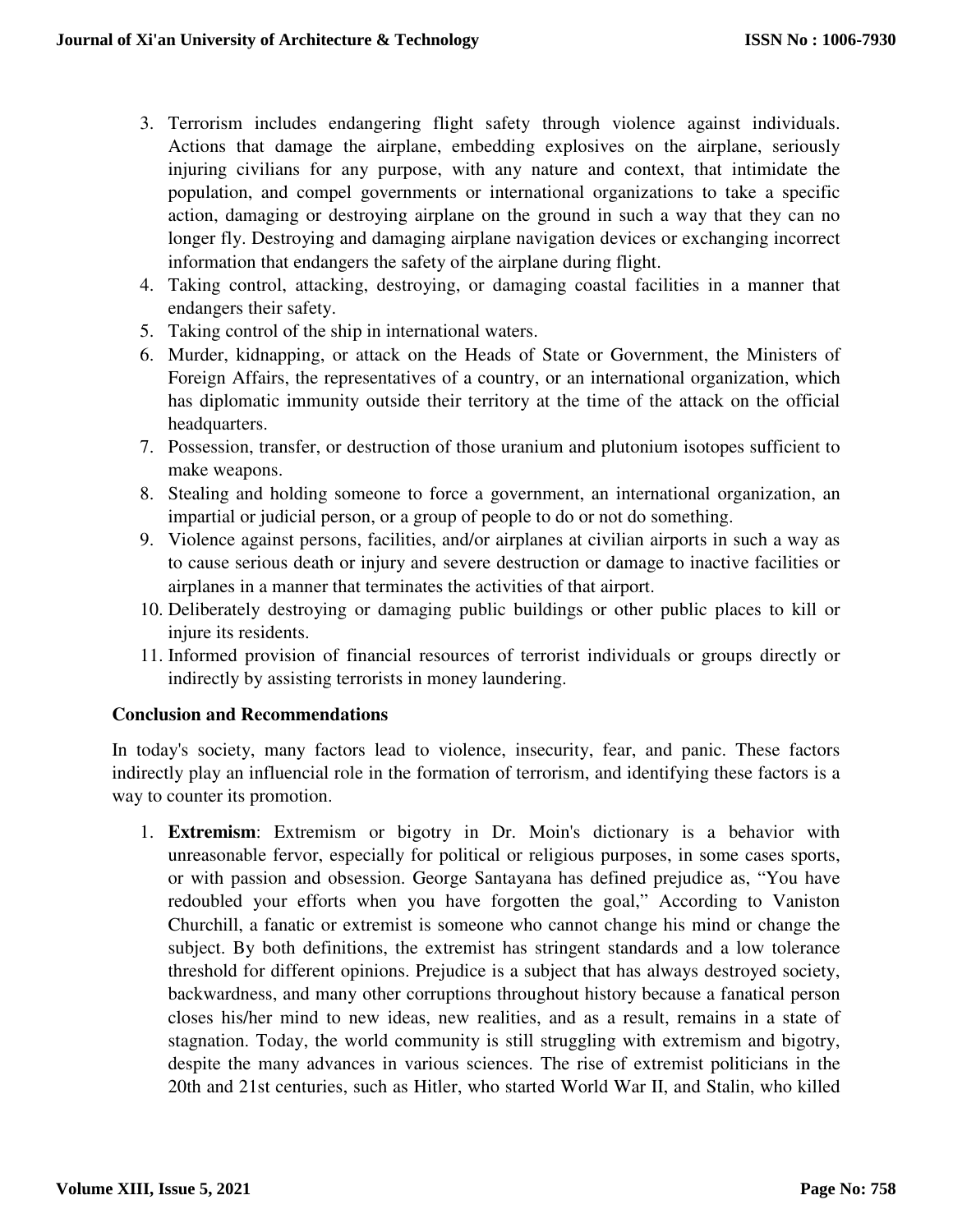10 million of his countrymen and deported millions to Siberia, is part of the damage that extremists have done to human society. The main question is how such people get to the point where they take control of the destiny of millions of people and push people wherever their rotten minds want to go. There is a similar dilemma today. Unfortunately, extremism and bigotry in the legislatures have taken root in the executive branches of the world, which prevents creating a world with peace and security for all human beings.

The most important way to prevent extremism is to prevent these people from gaining power at the level of macro-politics, which does not mean that he stopped new ideas with the label of prejudice and extremism.

- 2. **Raising public awareness**: Appropriate advertisements to identify terrorists without political motives so that people can recognize terrorism and take steps to combat it. Today, terrorist groups are propagandizing in every way around the world. Even groups such as ISIS have fundamental levers on social media that play a significant role in promoting their ideas, as well as al-Qaeda, which is the mother of all terrorist groups. Awareness-raising means raising specialized knowledge and general knowledge, and each of these is incomplete without the other.
- 3. **Authoritarianism**: Authoritarianism has always led to turmoil, violence, and chaos throughout history; for example, the French Revolution, after which many people were executed, and many others were sentenced to long prison terms. Interestingly, most of these people were revolutionaries, and most of them remember the proverb that revolution eats its children, and this is a subject that has shown itself without exception in all the revolutions of the world. A democratic society in which there is oversight of all organs in a way that cannot be done without the opinion of more members of society to affect their fate will prevent the creation of authoritarianism and can prevent the creation of groups that commit terrorist crimes under the guise of independence; like the Irish Republican Army.
- 4. **Poverty**: Poverty is another crucial factor that indirectly contributes to terrorism and multiplies its negative effects. Some experts believe that most of the middle class plays a role in these events. This issue, like the definition of terrorism, is in a state of ambiguity. Unfortunately, no systematic research has been conducted to identify the relationship between poverty and terrorism. The studies that have transiently dealt with these two issues are not general and are partial and focused on specific groups, such as the studies that have been conducted today on the criteria for creating the Jabhat al-Nusra group. Opponents argue that there is no close link between poverty and terrorism because there is no evidence to support it. Poverty may be related to terrorism, but it is indirect and much weaker than what is claimed to be what is commonly known about terrorist activities. The tangible effect of poverty is not apparent on terrorism. For example, in the September 2001 suicide bombings, there were highly educated Saudis, not poor Muslims from the Middle East, Asia, or Africa.
- 5. Furthermore, the group's view of the indirect link between poverty and terrorism is correct, and poverty is not a direct cause of terrorism, but considering it as a trivial factor in promoting terrorism is an unwise act. For example, today in Afghanistan, war is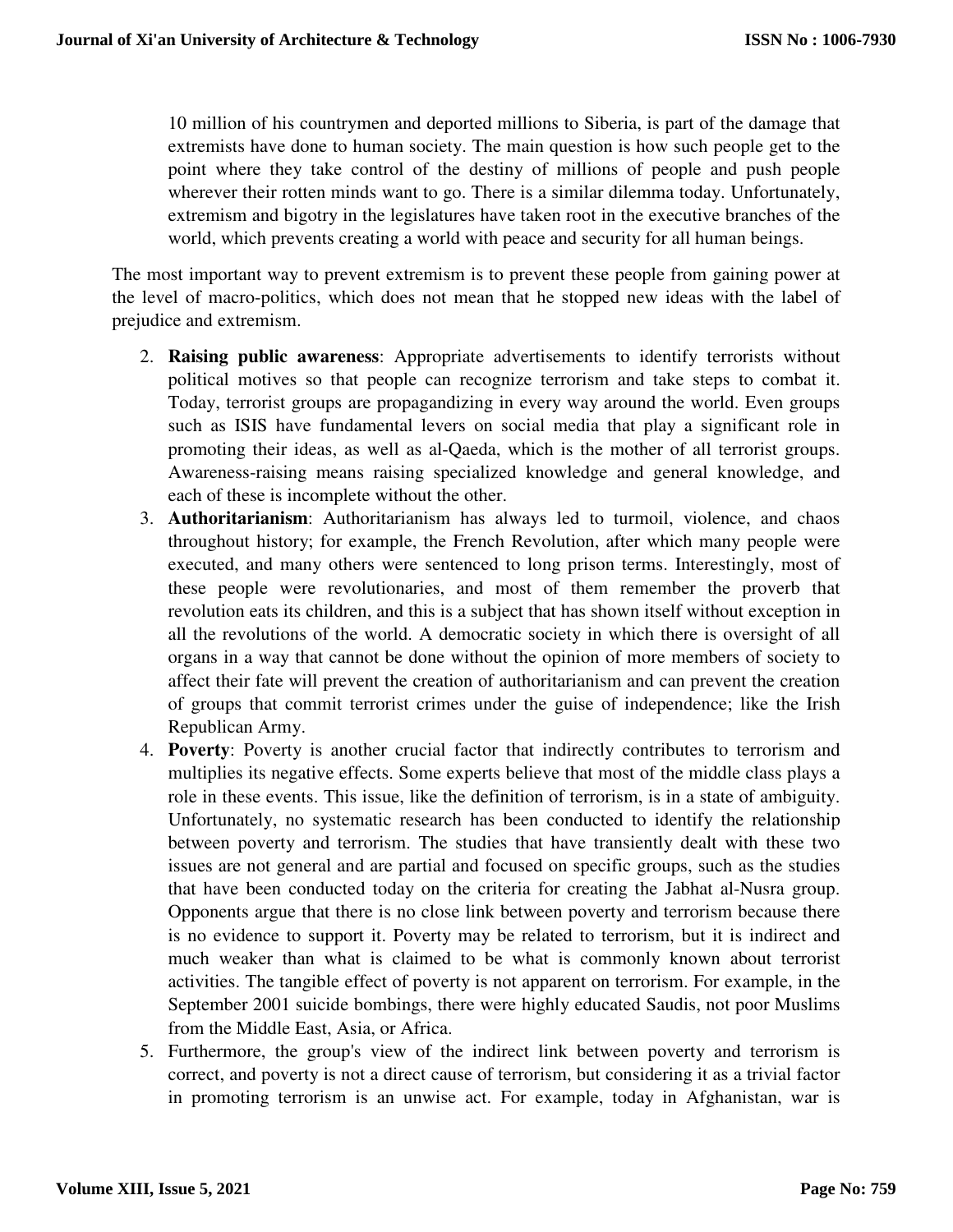considered as a lucrative occupation due to the poor living conditions from the perspective of Afghan citizens, especially in more deprived areas such as Kandahar and Herat. According to Amnesty International, fighters like Taliban, ISIS, and al-Qaeda, with bases in the country, pay about \$600 per month to their subordinates. In addition to these cases, religious schools educate the country's youth and are practically supported by countries such as Qatar and Saudi Arabia. Offering rewards under different titles to the students of this school is a seal of approval that today financial motivation is the essential factor in promoting terrorism.

The future of the fight against terrorism depends on the will of nations to resist those who resort to extremist violence as a means to reach goals, but the challenging barriers are recognizing whether terrorism is escalating to crimes of universal jurisdiction. This issue is currently so controversial that it will not be raised in domestic and international courts without further knowledge of terrorism. Accepting that terrorism is seen as a global crime can effectively counteract this ominous phenomenon because the incoherence of dealing with terrorism in different countries has not been beneficial, which does not mean that there is no institution or organization within the country under the jurisdiction of the judiciary. However, it means that these organizations, under the leadership of an international institution, will fight terrorism.

## **References**

- A. Books
- 1. Ajoudani, Mashallah, Iranian Constitution, Akhtaran Publishing, Fifth Edition, December 2004.
- 2. Adam Alexander, Fight against Terrorism; EU-USA Comparative Study.
- 3. Arendt, Hannah, Violence, translated by Ezatullah Fooladvand, Kharazmi Publishing Company, first edition, January 2017.
- 4. Arendt, Hannah, Power Based on Communication, in: Lux, Steven S. (ed.), Transhuman Power or the Translation of Rajai Culture, Institute for Cultural Studies and Research, First Edition, 1991.
- 5. Azmayesh, Seyed Ali, An Attitude Towards the Concept of International Terrorism, Journal of Legal and Policy Research, Third Year, Fourth Issue, Spring and Summer 2001.
- 6. Azmayesh, Ali, International Terrorism, Specialized Journal of Razavi University of Sciences, First Year, Second Issue, Winter 2001.
- 7. Ashuri, Political Encyclopedia, Tehran, Suhrawardi Publications, 1985.
- 8. Aghaei, Bahman, Ali Babaei, Gholamreza, Culture of Political Science, Weiss Publishing Company, First Edition, 1977, (Vol. 1).
- 9. Al-Habib, Ishaq, International Criminal Court and the Islamic Republic of Iran, Tehran, Institute of Political and International Studies, 2000.
- 10. Albrecht, Hans Yurg, Terrorism; Danger and Legislation, Translated by Mehdi Moghimi and Majid Ghorchi Beigi, Quarterly Journal of Jurisprudence and Law, Year 3, Issue 11, Winter 2006.